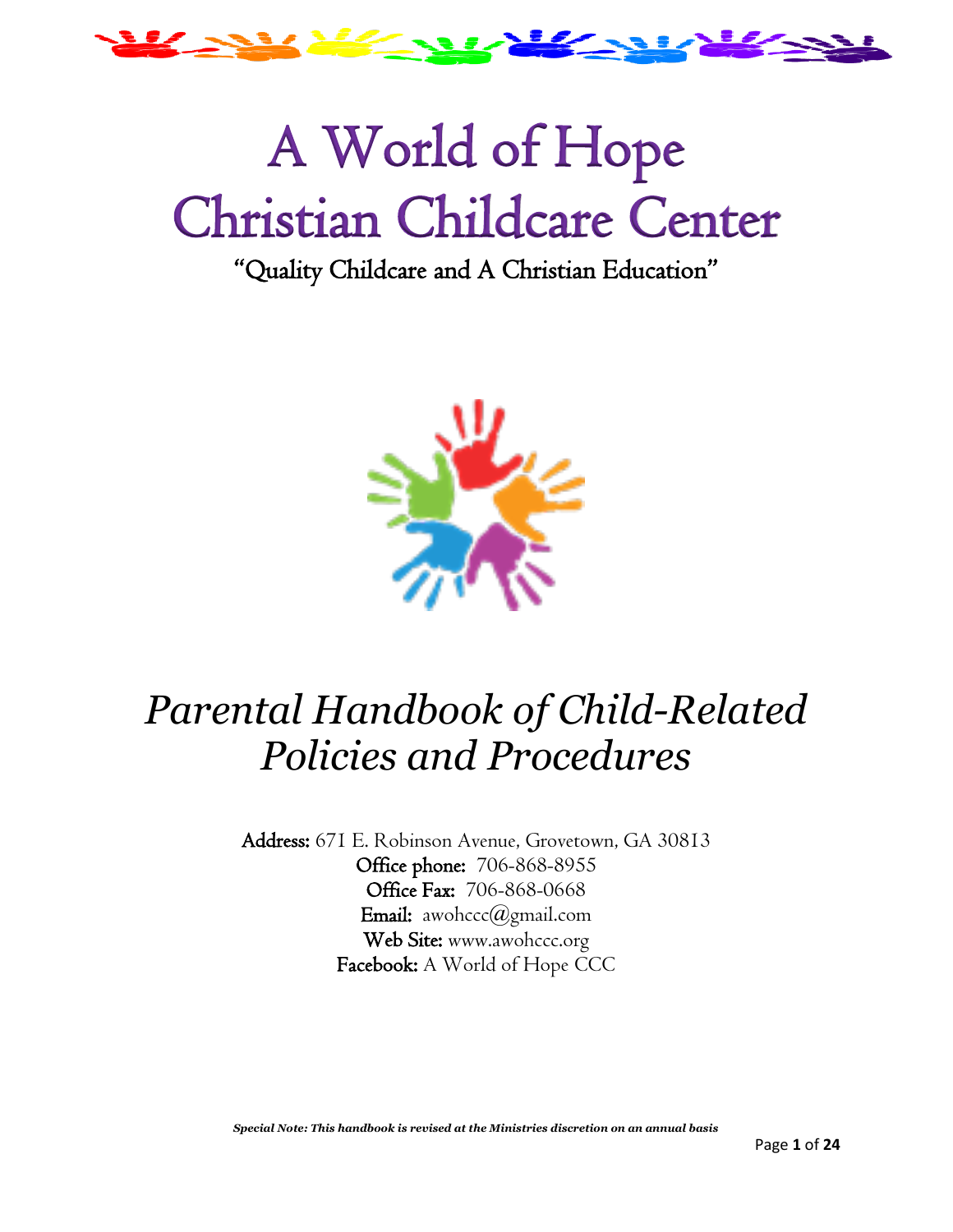

# **A World of Hope Christian Childcare Center**

*Center Hours Monday-Friday; 5:00am-6:00pm Main Phone: 706-868-8955 Fax: 706-868-0668* Website: [www.awohccc.org](http://www.awohccc.org/) Main Email: awohccc@gmail.com

**Registration:** Due upon enrollment - Non-Refundable \$75.00

**Tuition:** Due on Friday for upcoming week Sibling Discount: 10% for every additional child Church Member Discount: 20% per child

| <b>Nursery</b>         | \$150.00 |
|------------------------|----------|
| <b>Toddler One</b>     | \$145.00 |
| Preschool Two          | \$140.00 |
| <b>Preschool Three</b> | \$135.00 |
| Pre-K4 & K-5           | \$135.00 |

### **Daily Drop-In-Rate:**

Infant- Toddler One \$40.00 Preschool Two \$40.00 Preschool Three \$40.00 No Drop - In available for Pre-K4 & K-5

*Non -Registered Children Only.* (Drop in is available in the Infant - Preschool 3 programs. Based on availability only; fees are due upon arrival no exceptions)

### **Before/After School Program**:

(Elementary school age children with paid registration only).

| A.M. Program      | \$55.00 |
|-------------------|---------|
| P.M. Program only | \$65.00 |
| A.M & P.M Program | \$80.00 |

*Before / After School Program-Special Reminders:* Care is not guaranteed on days when a school is out; Care is based on availability only.

# **Method of Payment:**

Money Order, Master or Visa Credit/Debit (Checks are not accepted)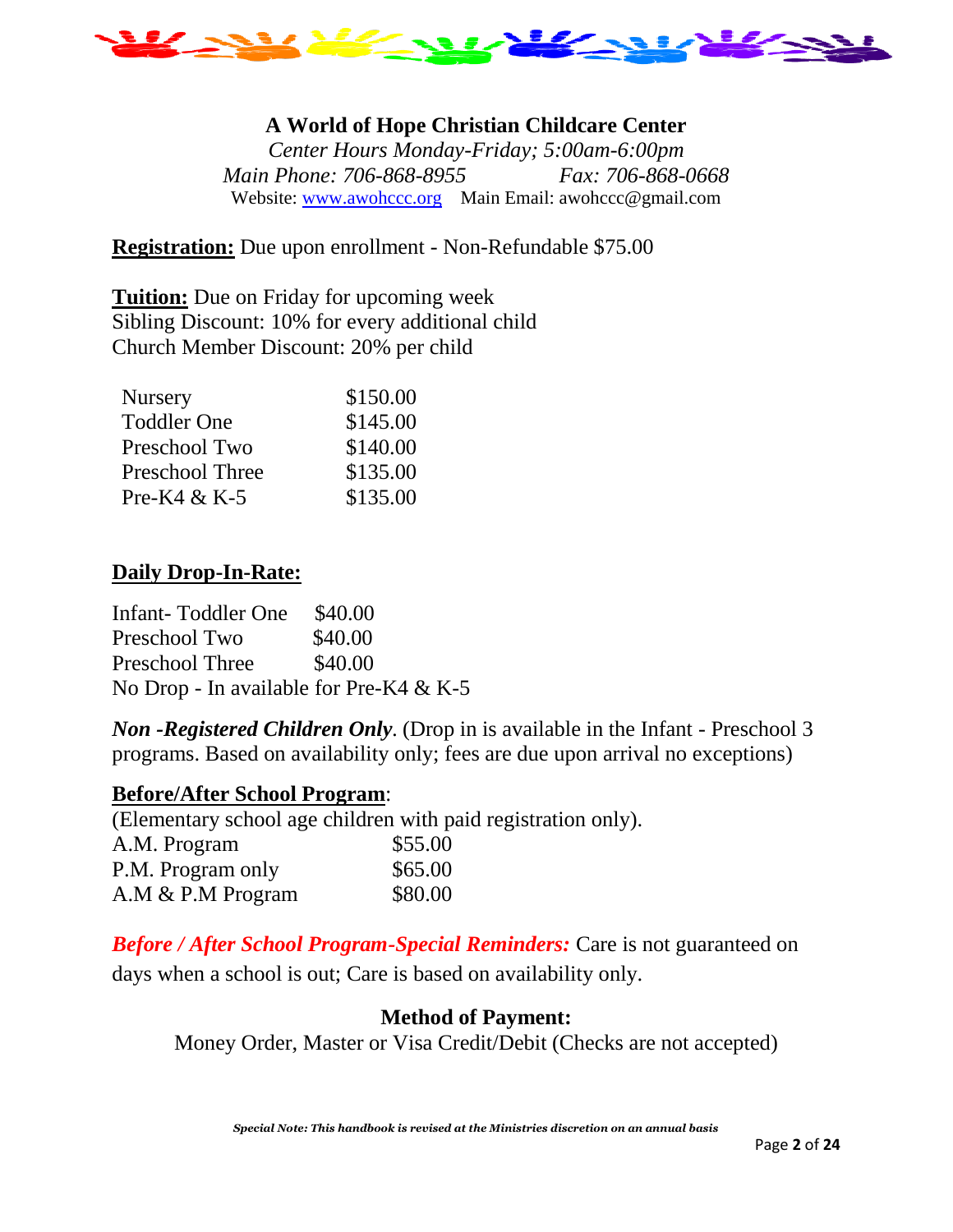

# *Dear Family,*

*At A World of Hope (AWOH), our mission is to instill education and God's Word in every child that enrolls in our center. AWOH was created to provide families with an exceptional child care that meets the needs of today's children.*

*Proving the best childcare experience is what motivates us to serve our local community. Some of the methods we use to keep communications open are emails, newsletters, weekly reminders, web site, Facebook, and encouraging parent involvement.*

*AWOH is a weapon, drug, and smoke free zone. Our classrooms are spacious and equipped with the instruments and tools needed for your child to advance. The skills that are introduced are skills that your child can take with them as they continue their educational journey. Artwork is displayed on the walls and comfy corners are available for reading and quiet time. Our goal at AWOH is to create an early education model that meets all developmental needs of our children.* 

*Thank you so much for your interest in A World of Hope Christian Childcare Center. We look forward to serving you and your family soon.*

*Welcome to our family.*

*Sincerely,*

*Rashuna Belton Director, A World of Hope Christian Childcare Center*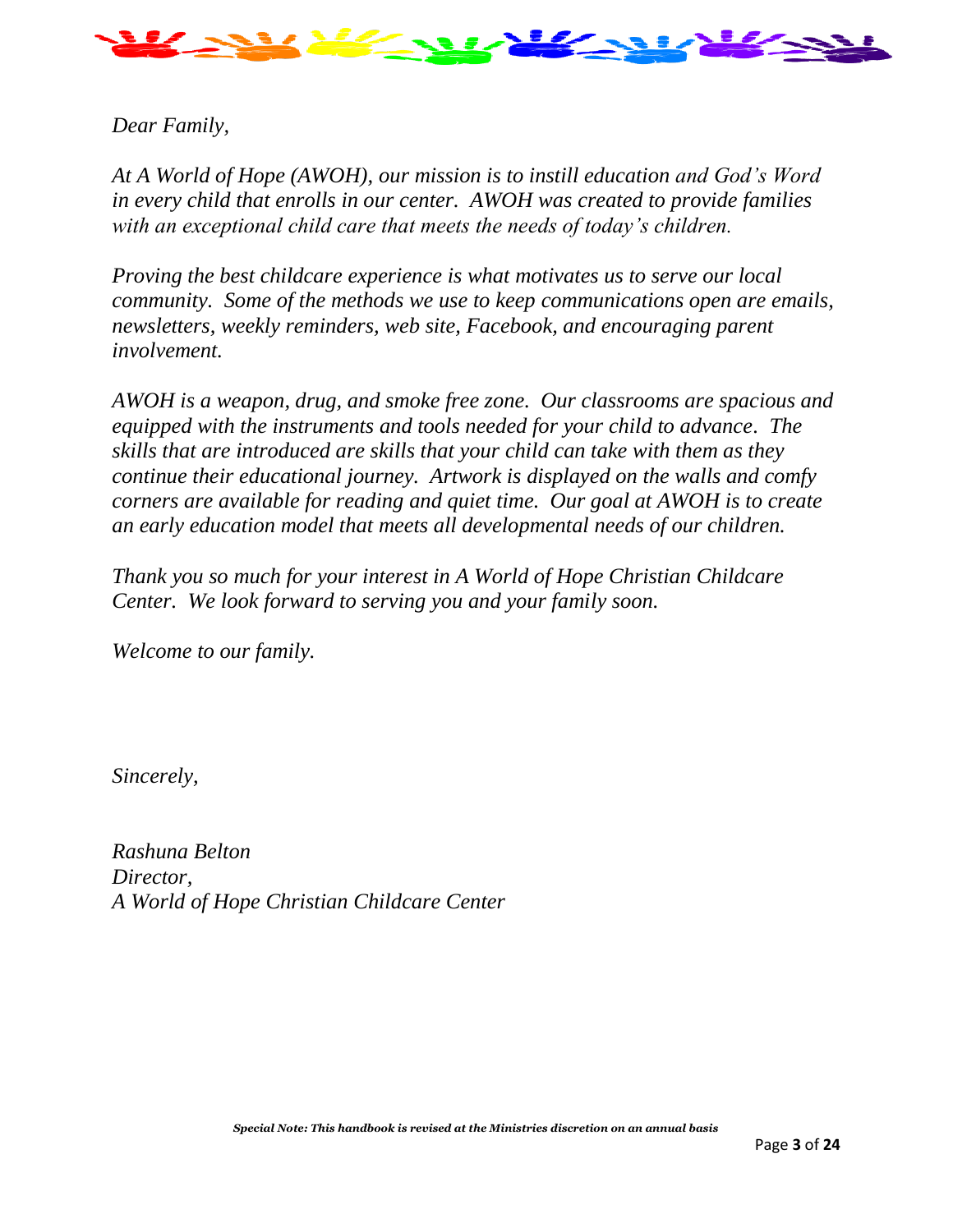

# *Child Policies & Procedures*

#### *CERTIFICATION*

A World of Hope (AWOH) Christian Childcare Center is licensed by Bright from the Start Georgia Department of Early Care and Learning. AWOH is an active member of the Georgia Child Care Association and a "Two Star" Quality Rated Center.

#### *HOURS OF OPERATION*

AWOH is open year-round from 5:00am to 6:00pm Monday through Friday; AWOH operates 12 months a year.

#### *HOLIDAYS*

AWOH is closed to observe the following holidays: New Year's Day, Martin Luther King Jr. Day, Memorial Day, Fourth of July, Labor Day, Columbus Day or Veterans Day (Based on Columbia Co. Board of Education), Thanksgiving Day and the following day, Christmas Eve, Christmas Day. We are also closed for inclement weather days, and Staff Development days.

#### *CENTER GOALS*

For every child enrolled in our program, we would like them:

- $\triangleright$  For each child to be introduced to Jesus Christ is.
- $\triangleright$  To be competent and confident in their abilities.
- ➢ To be self-directed in a constructive and creative manner.
- ➢ To be successful in future educational experiences.
- $\triangleright$  To feel good about who they are.
- ➢ To learn to interact with other children, as well as adults.
- ➢ To reach their full potential in emotional, intellectual, physical, and social development.

#### *NON-DISCRIMINATION*

A World of Hope welcomes all families into our program. AWOH is in accordance with Federal and State law. We do not discriminate on basis of race, color, national origin, religion, sex, gender identity, pregnancy, physical or mental disability, medical condition (cancer related or genetic characteristics), ancestry, marital status, age, sexual orientation, citizenship, or service in the uniformed services. AWOH prohibits sexual harassment. This nondiscrimination policy covers admission, access, and care within our center and activities. Though we are not an "All Inclusive Center" we welcome the enrollment of families and children with disabilities, however, we may not be able to accommodate all children needs.

#### *INCLUSION*

AWOH does not discriminate based on race, color, national origin, sex, age or disability. We strive to support full inclusion of all children. If your child needs therapy sessions, we will also work with your child's therapist so your child receives services in their regular classroom setting. We will do our best to meet your child's needs based on the center's competencies at the time of your child's enrollment.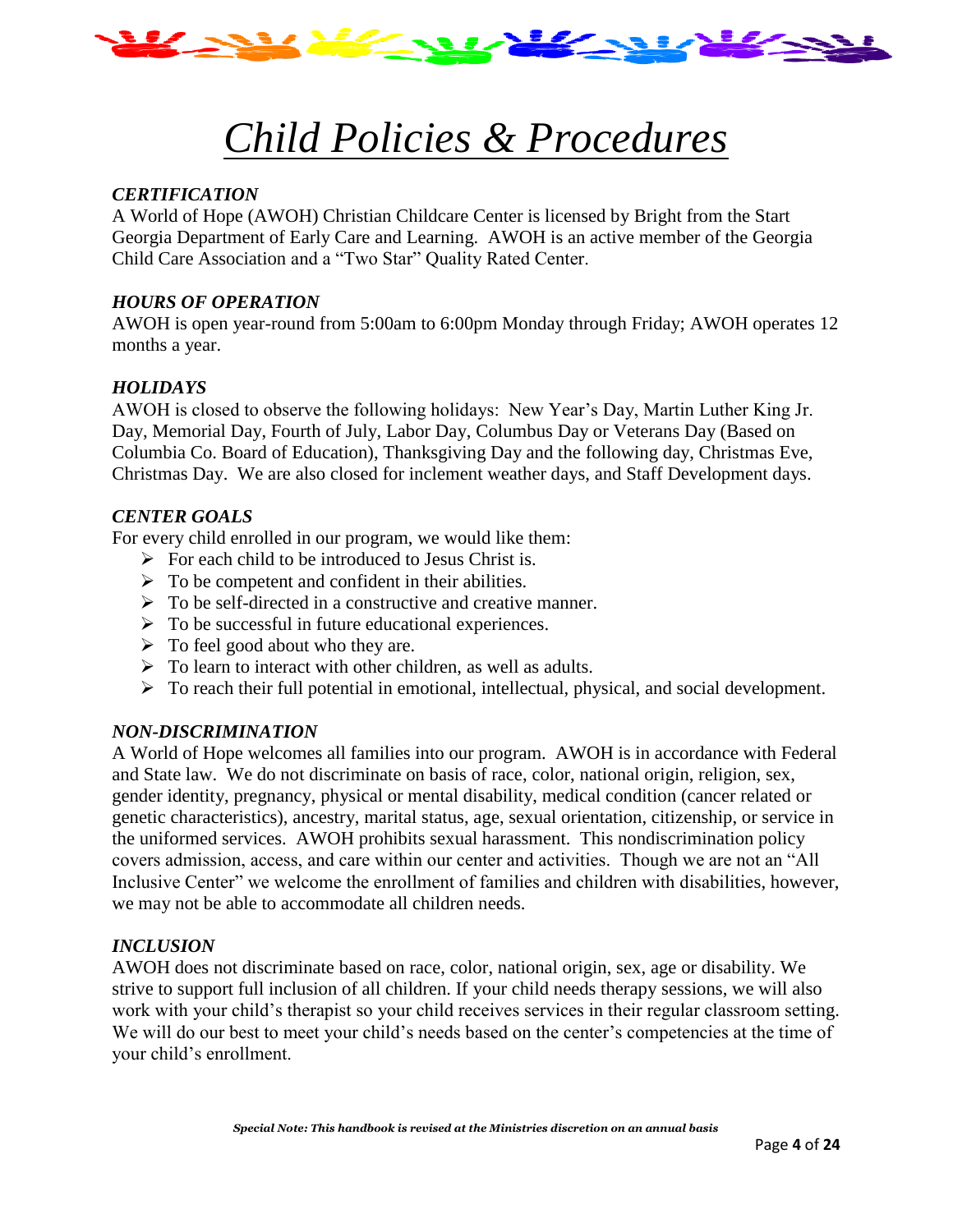

#### *CONFIDENTIALITY*

Confidentiality applies to all verbal and written information about potential, enrolling, and previously enrolled children and their families. All staff are briefed on the need for confidentiality and is expected to respect the protection of privacy. This excludes the responsibility held by early childhood educators as mandated reporters of suspected child abuse and neglect as outlined in Georgia law or when information is subpoenaed by the court.

Unless we receive your written consent, information regarding your child will not be released, with the exception of that required by our regulatory and partnering agencies. All records concerning children at AWOH are confidential.

#### *CURRICULA & LEARNING ENVIROMENT*

AWOH provides a rich Christian learning environment that is combined with ABEKA, The Creative Curriculum, and Georgia Early Learning and Development Standards (GELDS). AWOH curriculums are developmentally appropriate to the specific ages in each classroom. We have a flexible daily routine that allows children to advance at their own pace. Learning, exploring, and hands-on are facilitated through interest areas. Our program is designed to enhance your child's development in the following areas: creativity, self-expression, decisionmaking, problem-solving, responsibility, independence, and reasoning. We encourage the ability to work and play with others.

**\*** *ABEKA* – is the premier Christian textbook publisher, weaving Christian schools for over 30 years with over 1,000 educational products. Christian schools across the nation use the ABEKA book curriculum. AWOH has used this curriculum for the past ten years. We stand by this curriculum and adhere to all educational strategies and guidelines. We have much success in academics when it comes to students testing on and above their current grade level. We encourage all parents to visit [www.abeka.com](http://www.abeka.com/) to read and research this program.

\* *Creative Curriculum* - is based on the research of Early Childhood Education (ECE) theorists and is culturally, linguistically, and developmentally appropriate. This curriculum builds on prior learning and experiences and allows the children to extend their understanding of new concepts. Teachers choose activities based on age and each child's developmental level. The teachers use GELDS standards and resources to determine if the activities are appropriate for the children in the group and align the curriculum with GELDS. Lesson plans include GELDS standards and adaptations are written for each child. Free play occurs for much of the day and is child directed. A variety of materials in learning centers are provided to actively engage the children and support development across all five learning domains (physical development and motor skills, social and emotional development, approaches to play and learning, language and literacy, and cognitive development).

*\* GELDS* – for over two decades, the K-12 educational system has embraced standards-based learning as an integral part of ensuring student success. Recognizing the importance of standards-based learning, Georgia has served as a pioneer in generating thoughtful and appropriate standards for children of all age levels. GELDS and Pre-K Content Standards were developed to improve children outcomes in early care and learning programs and to promote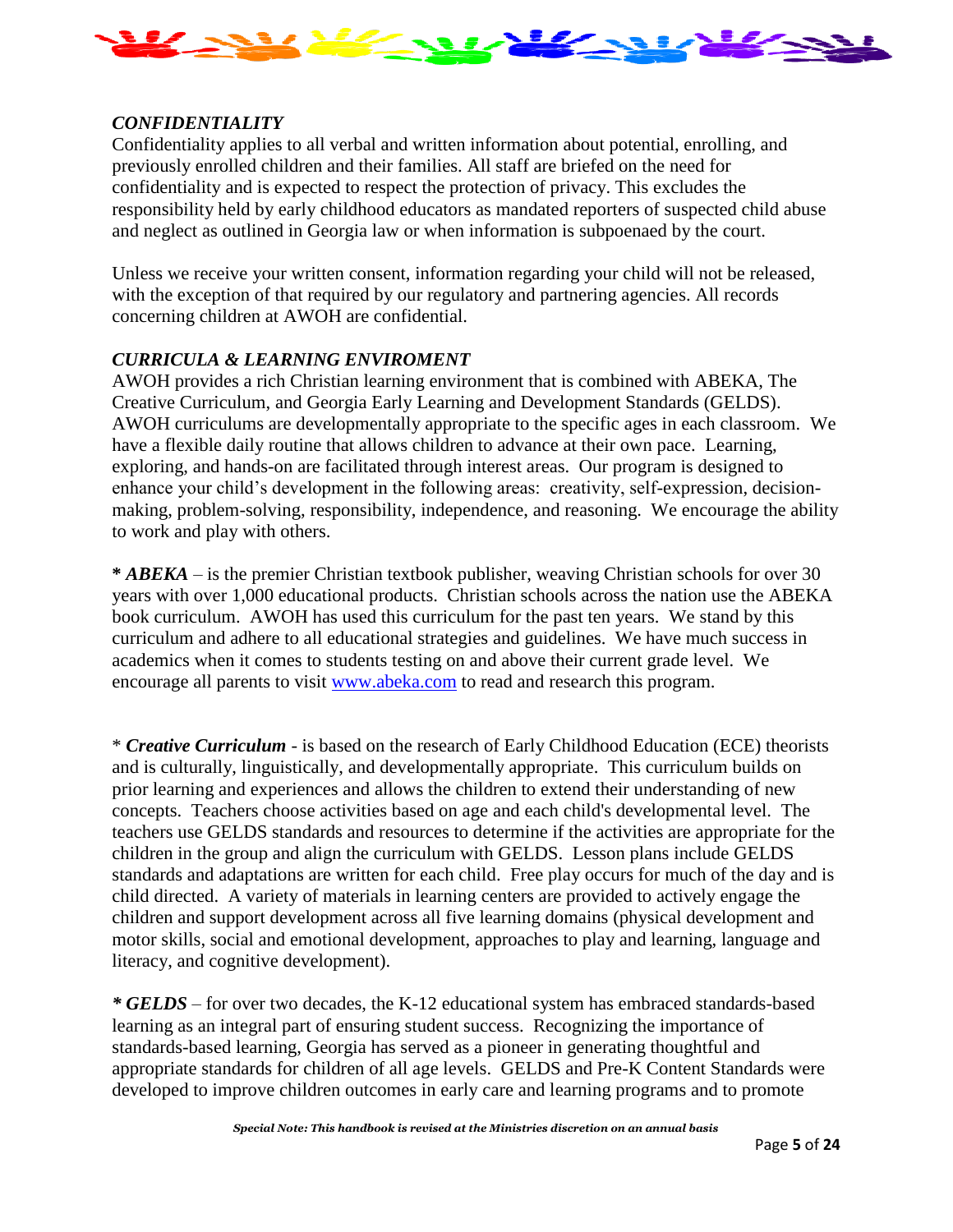

high-quality early education programming for all children. Copies of daily lesson plans are posted in each classroom. Pets are only used for learning experiences, if appropriate, vaccinations are on file.

#### *CARE SERVICES*

AWOH provides care for the following:

#### *Nursery – 6 weeks to Walking*

➢ The beginning of wonderful pre-school memories starts in our infant room. At a low student to teacher ratio, our babies are cared for by friendly, enthusiastic, and responsive caregivers in a calm, soothing, happy, and intimate environment. Our caregivers respond by interacting with all babies during diaper changes, feedings, rest time, and playtime. Babies are assessed on a quarterly schedule, assessments are based on all domains of learning: cognitive, physical, language, social, and emotional. There is plenty of cuddle time and babies are given plenty of individualized attention. We use two methods of communications with our infant parents: Teacher-to-Parent Verbal Session and our Daily Sheet. Our Daily Sheet reports feeding times/amounts, diaper changes, nap times, and activities that occurred. The staff is responsive to each parent's concerns, suggestions, and your baby's achievements. Your baby's happiness and comfort is our priority as we provide you with a safe and secure program.

#### *Toddler One – 12 months to 24 months*

➢ Our Toddler One Program is full of fun times and learning. In this program, children are introduced to a class schedule, curriculum, and hands on learning. The routine is flexible and is adjusted to meet the needs of the toddlers. In this program, our toddler will learn a daily routine. Bible starts daily at 9:00am, followed by circle time which is full of colors, numbers, shapes, and letters. This program incorporates GELDS learning approach with weekly lessons. In our Toddler One Program children are assessed at the beginning of care and 6-8 months after the first day of care; this process is used to track a child's development.

#### *Preschool Two – 24 months to 36 months*

➢ Our Preschool Two Program uses ABEKA and GELDS; both are a creative approach to learning centered on our curriculum ABEKA. There are weekly Bible verses, topics, and themes. In this program, children will learn independence through child centered and teacher directed activities throughout the day. Self-help skills such as eating, potty training, hand washing, and independently cleaning up are among the skills taught in this classroom. Each child has a Daily Sheet that explains diaper/toilet schedules for the day. The Preschool Two Program begins each day with pledges, prayers, and Bible. During circle time students engage in activities including calendar, weather, counting, story time, and songs. The age appropriate activities in this classroom promote taking turns, cooperating, sharing, and expressing feelings in appropriate manner. In our Preschool Two Program children are assessed at the beginning of care and 6-8 months after the first day of care; this process is used to track a child's development.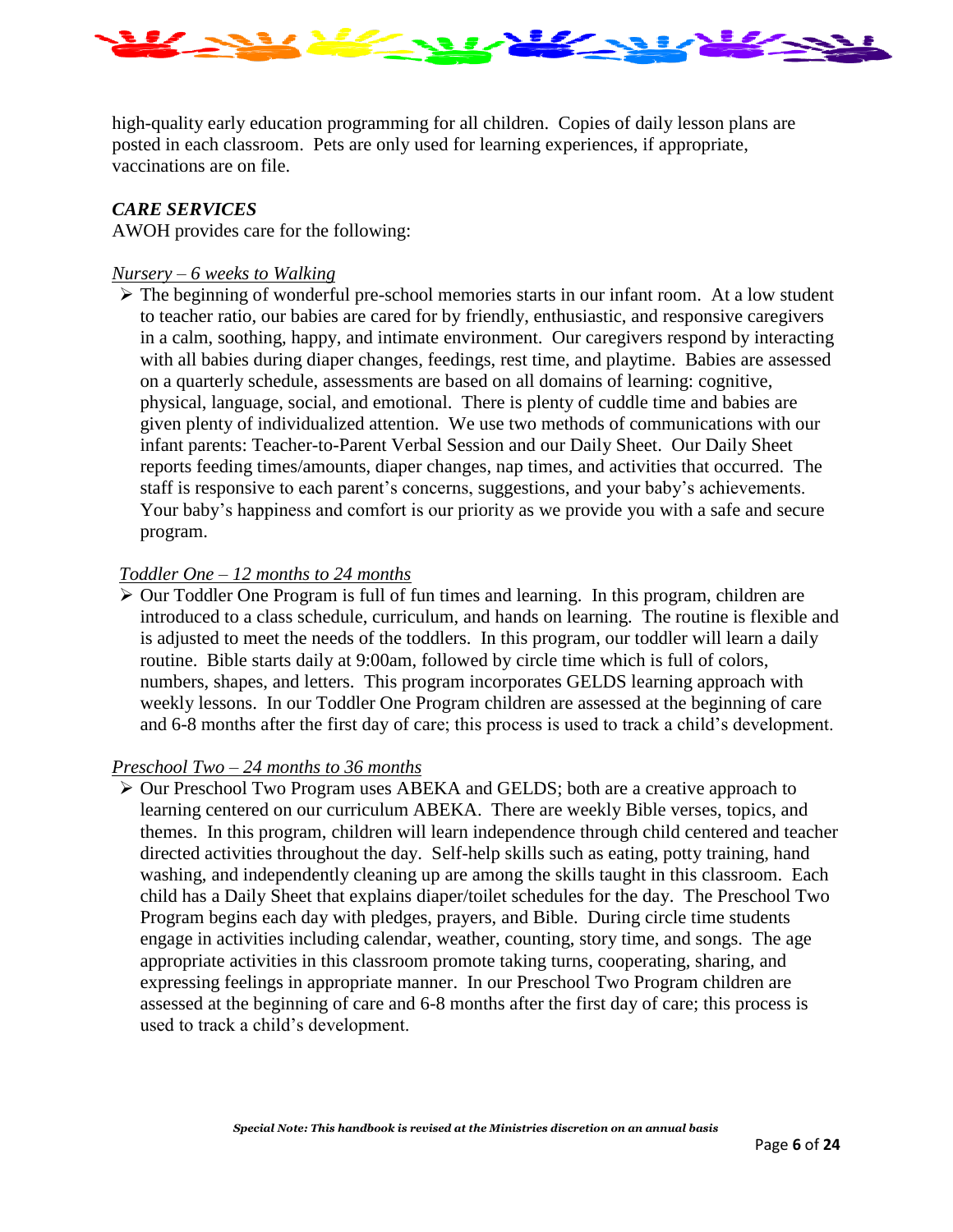

#### *Preschool Three – 36 months to 48 months (Potty Trained)*

 $\triangleright$  A child's feeling of independence and social interaction with others is what our preschool 3 program is all about. In addition to learning self-habits, all children are encouraged to learn through exploration. This program uses ABEKA and GELDS; both are a creative approach to learning. This program starts each day with pledges, prayers, and Bible. During the course of the day, children are encouraged to make choices for themselves, cooperate with others as well as listen and follow directions. During the course of the program the classroom teachers lead the children in small and large group activities, such as movement, read-a-loud stories, circle time and art activities. Children are encouraged to make friends, share and communicate with their classmates. Children are also prompted to use the bathroom on their own, although assistance is given if necessary. In preparation for the Pre-K4 Program, the Preschool 3 Program work on their fine and gross motor skills, colors, shapes and numbers in their notebook. This also gives each teacher the opportunity to work one-on-one with each student.

#### *Pre-K4 & K5 – 48 months to 60 months*

➢ What makes a child want to learn? It's Our Pre-K4 and K-5 Program. Our safe and enriching program focuses on all aspects of learning. This program uses ABEKA and GELDS; both are a creative approach to learning. This program starts each day with pledges, prayers, and Bible. Academic learning is very important in this program; children will be introduced to cursive writing, arithmetic, social studies, and science. Positive discipline methods are used so the children do not feel singled out or embarrassed. Preparing these young minds for their future academic career is a primary goal of the teachers as they encourage verbal skills, teach self-help skills and promote self-assurance. Class begins daily at 9:00am, all students are expected to be present by this time. Any child who arrives after 9:00am, will have remain with their parents outside the classroom, until bible is over. Bible is the most precious time we have, we encourage parents to make sure their children are present by 9:00am. Class is over at 3:00pm daily.

#### Before and After School Care (6 years – Elementary Age)

➢ All children enrolled in the before and after care program will be given care during Columbia County fiscal school year, hours of 5:00am – 8:30am **and** 4:00pm – 6:00pm. Any additional care will result in a fee being applied to your account. Please see AWOH rate chart for all program related fees. Care is not guaranteed when school is out; AWOH space is limited. Van riders need to be at AWOH no later than 7:45. If your child is eating breakfast, your child needs to be at AWOH no later than 7:15am. All van riders are expected to ride daily. **In the event your child will not be riding the van, you are required to notify AWOH administrative staff. A notification fee of \$10.00 will be applied to your account for each occurrence for lack of notification.** Teachers are not considered administrative staff.

Summer Camp (PreK4 to  $5<sup>th</sup>$  Grade)

➢ This program is for all school Aged Children who are from the grades Pre-K4 to Fifth Grade. It includes eight to nine weeks of the summer where children are introduced to themed learning adventures. Themes for this program may vary from year to year.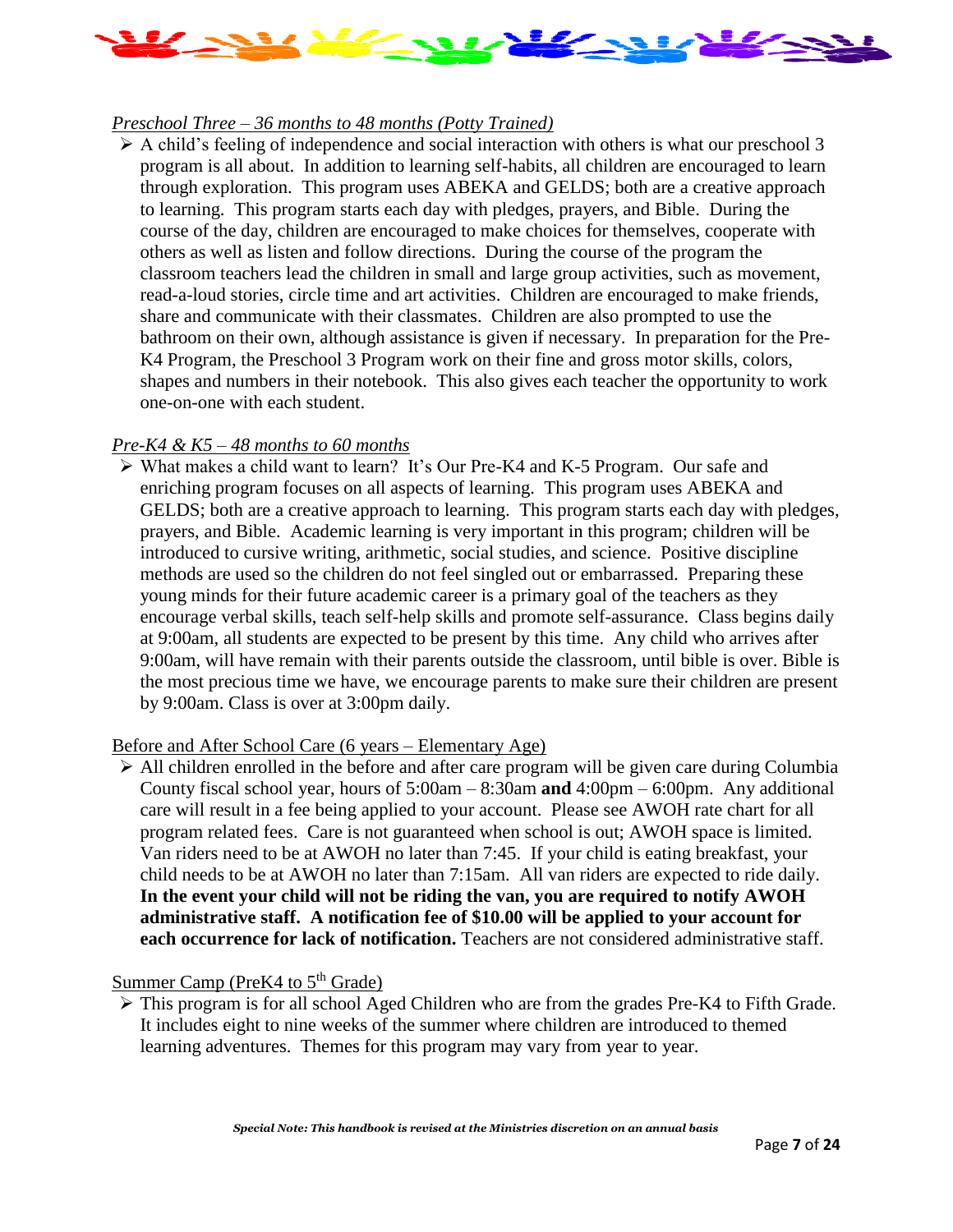

#### Drop-In Care (Infants -Three Year Old's Only)

 $\triangleright$  This is a program that provides families who are not enrolled in the center to bring their children. To participate in this program a parent must complete the initial "Walk-in" Process; complete a registration packet and provide a copy of parent ID's.

#### *SERVICE DESCRIPTION*

In addition to providing care for your child, we are committed to helping all children in their areas of development. We do not consider our center to be a center that "babysits"; we nurture, teach, and provide a safe environment.

#### *GETTING STARTED*

A tour will provide you with the opportunity to meet AWOH Director and your child's teacher(s). At that time you will share information about your child, ask questions, take a tour of our center, and learn about AWOH programs and policies.

#### *ORIENTATION*

Orientation will be conducted after the potential family has completed a tour, filled out the application, and paid for registration. AWOH management will discuss AWOH policies and procedures AND answer any questions with the parent/guardian. Orientation must be completed prior to care given.

#### *ADMISSION & ENROLLMENT*

AWOH admits children ages six weeks through elementary age. The process for admission consideration is as follows: The parent will be invited to have a tour of our center. Parents will see all learning environments and a curriculum presentation will be given. Class placement and review of forms and procedures will be discussed with the parent. Items needed for enrollment are found in the enrollment packet. A photo copy of parent's ID, current immunization records (GA Form 3231) of the student enrolling, and all forms in the enrollment packet must be completely filled out. Children four and older must also present their GA Form 3300 with the application.

In order to secure a spot, registration fees and one week's tuition must be paid. In the event the there is a waiting list, families will only be required to pay the registration fee to secure the next available spot. **Please note that registration fees are non-refundable.** 

At the time of enrollment, families will be asked for a start date. Once we have received a start date, it is officially logged on the child's record. Student accounts are billed on the confirmed start date.

Please be mindful that **registration fees are non-refundable**. If there is a need for a tuition refund, it will be approved only at the discretion of the Director. In the event a family decides they no longer need childcare; a proper written notice must be provided for potential refund. For a full refund, a notice of 30 days, prior to the confirmed start date, is required. For a 50% refund, a notice of 15 days, prior to the confirmed start date, is required. All notifications of 14 days or less will result in NO refund.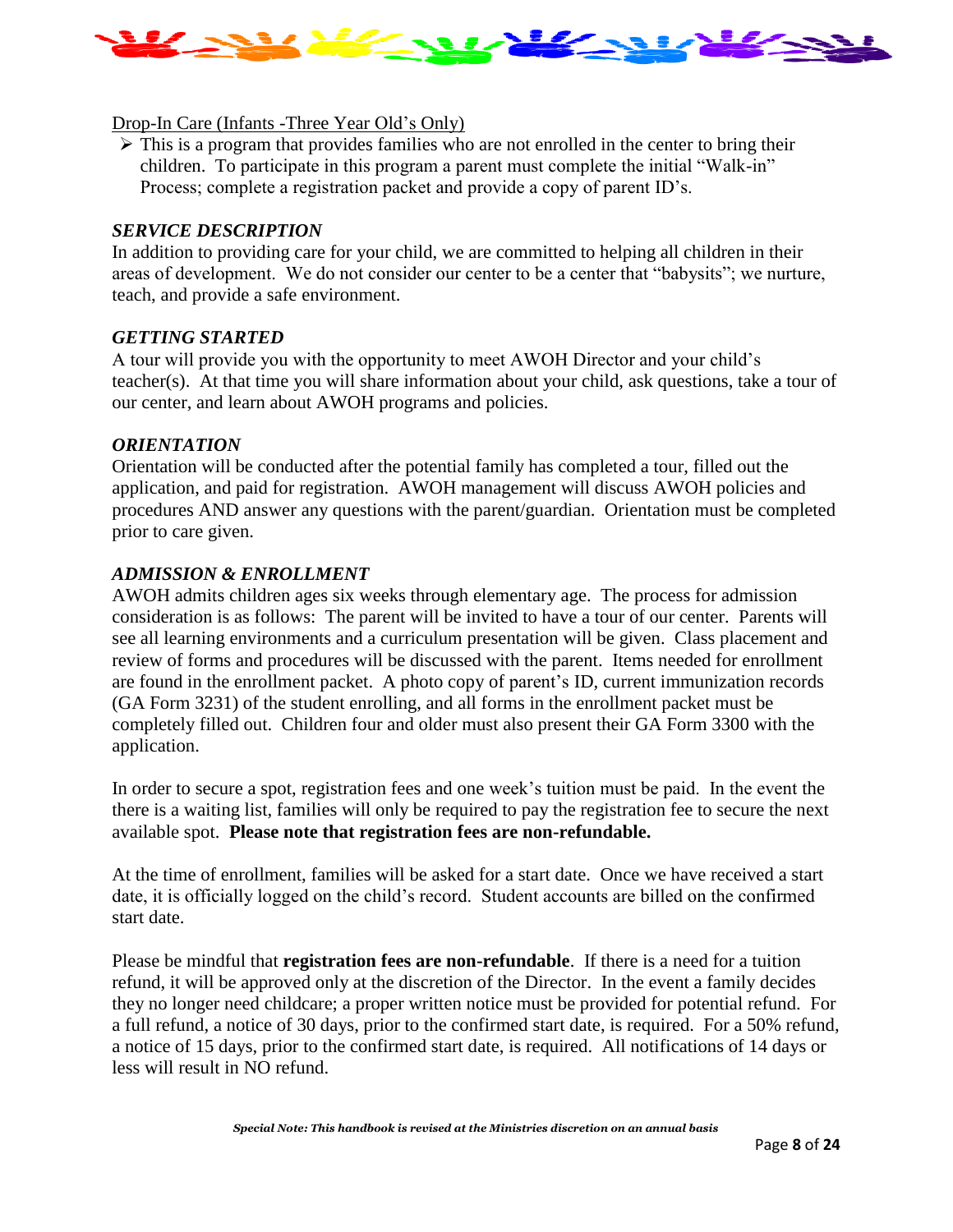

If your child has an identified special need, AWOH will work with you and outside programs to provide the necessary care within our capabilities; no discrimination will be practiced. However, if AWOH cannot meet the needs of your child and family, other suggestions will be given or programs that can provide quality care for your child's special need. AWOH is not equipped to provide one-on-one care.

#### *We need the following information at enrollment:*

- ➢ Enrollment form with Copies of Photo ID
- ➢ Parental Handbook Acknowledgement (Signed)
- ➢ Center Policies
- ➢ Cell Phone Provider
- ➢ Pick-up Authorization
- $\triangleright$  Discipline Policy
- ➢ Transportation Authorization
- ➢ Medical Information and Consent to Medical Care
- $\triangleright$  Immunization Form (GA Form 3231 for all ages)
- $\triangleright$  GA Form 3300 (ages four and older)
- ➢ Center Release Form
- ➢ Vehicle Emergency Medical Information
- ➢ Allergy Form
- ➢ Food Allergy Action Plan
- ➢ Infant Safe Sleeping Form

#### *TUITION & FEES*

First week's tuition shall be paid at the time of enrollment. Tuition payments are non-refundable unless otherwise decided upon by the discretion of the Director and owner. Tuition payment is due the Friday before the actual week of attendance and is automatically billed to your account. If tuition is not paid by Friday close of business, a late fee of \$20.00 will be applied to your account. If your account is not cleared by the close of business on Monday, your child will not be allowed to return until their account is clear.

#### *LATE PICK-UP*

A late pick-up fee of \$5.00 per minute per child, will automatically be applied to your child's account. Late fees for any children picked up after 6:00pm, must be paid at pickup.

#### *VACATION*

To better accommodate family vacations and holidays, each child will receive two weeks at half price off tuition (beginning August  $1<sup>st</sup>$  to July  $31<sup>st</sup>$ ) and they do not accrue. A vacation is considered any week where the child is not in attendance AWOH. No additional rates or discounts will be given. Parents are to fill out the vacation slip and submit to AWOH administrative staff at least one week before the vacation week starts. Parents who fail to notify AWOH administrative staff in the appropriate time will be billed for the full tuition amount. Any additional vacation weeks will be the full price of your child's tuition rate. Vacation cannot be used until your child has been enrolled for 90 days. Teachers are not considered administrative staff.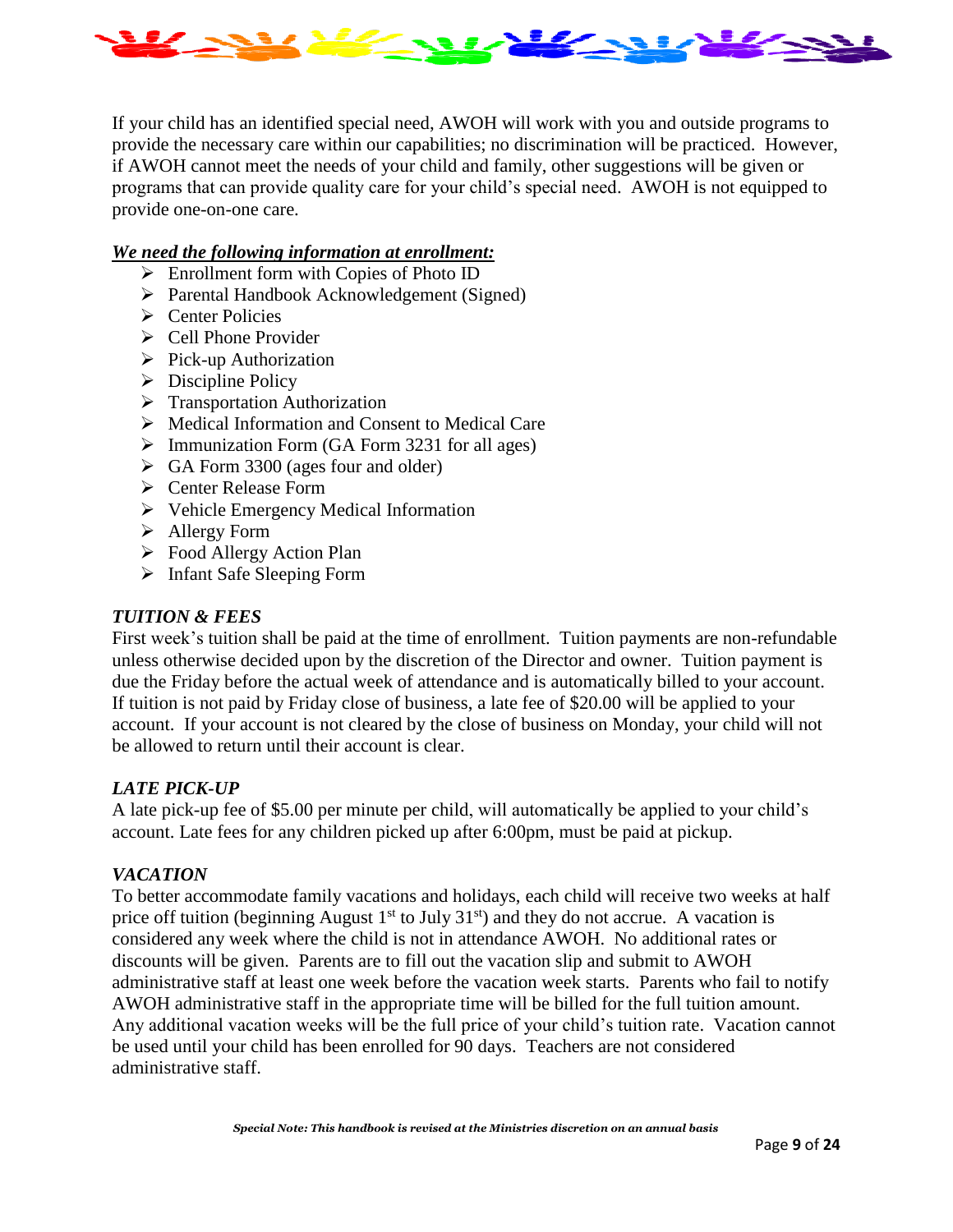

#### *ACCESS BADGES*

When enrolled at AWOH, each family will be issued access badges. Access badges are for security and the safety of your child(ren). The access badges are used to give parents access into AWOH during the hours of operation. In the event an access badge is lost, stolen, or broken, a fee of \$25.00 will be applied to your child's account. Access fobs/ badge are required to be turned in at least three days prior to your child's last day.

#### *Mandatory for Daily Entrance*

**This badge is mandatory for daily entrance into AWOH.** Access badges are to be used each time your child is dropped off and picked up. If management suspects you have lost your badge by continuously needing access to AWOH, your account will be charged \$25.00 and you will be issued another badge. Your old badge will be deactivated. Once you find your old badge and you return it to an administrative staff in good condition, your account will be credited \$25.00.

At the time of withdrawal your badge must be returned. The replacement fee will be applied if no badge is returned.

#### B*UILDING ACCESS AND SECURITY*

All visitors and guests much check-in with AWOH administrative staff or Director before entering the classroom. Teachers are not considered administrative staff. Unless directed by an admin, parents are authorized to open the entrance door for another person entering the building.

#### *DAILY DROP OFF & PICK UP*

All parents much check their child(ren) in and out daily. Once checked in, take your child to the restroom, help your children put their belongings into their cubby, and wash their hands. It is very important that you wait until a teacher greets your child before you leave.

If your child has an appointment, please notify AWOH administrative staff before 9:00am daily. The proper documentation, i.e. doctor note, is required before your child can be dropped off for the day. Teachers are not considered administrative staff.

Failure to check your child in and out daily may result in the withdrawal of our child from our program. It is mandatory by Bright From the Start that each child is properly checked in and out daily by authorized personnel. Failure to do so will result in the withdrawal of your child. Your child must be inside the center, when you check them in.

#### *TARDY POLICY*

Your child is expected to arrive at AWOH no later than 9:00am daily. A child is considered tardy at 9:01am. When a child is tardy, a late fee of \$10.00 will automatically be charged to your child's account. This fee will be applied each day your child is tardy.

Families that arrive late will be asked to leave their child in the lobby with front desk administration. We consider it to be a distraction to the other children and staff when parents ask questions or conversant after 9:00am.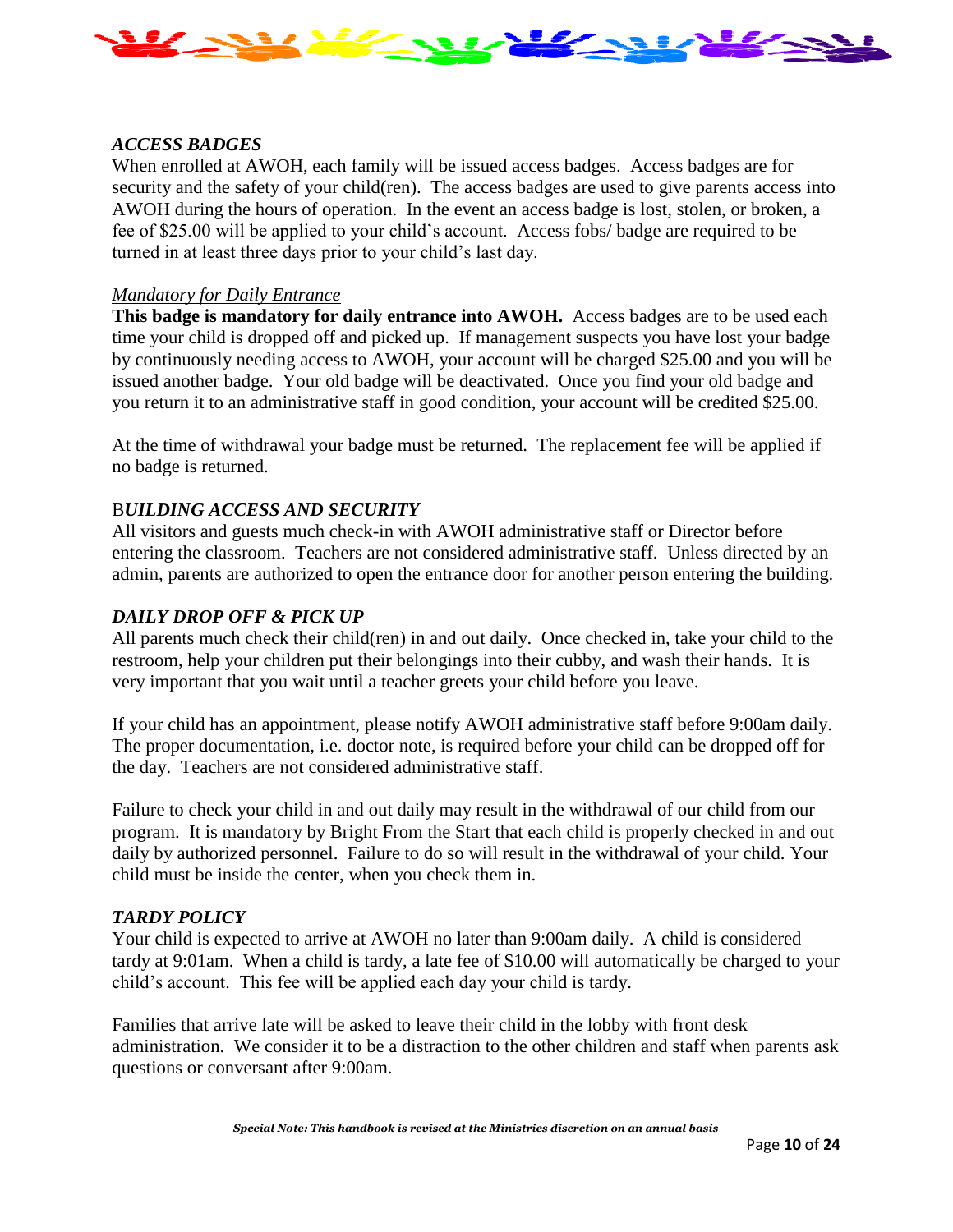

At that time, an administrative staff will walk your child to their classroom. During this time, a series of questions will be asked to ensure the transition from the parent to the classroom is as smooth as possible.

No child will be allowed care after 9:30am, unless AWOH administrative staff has been notified a day in advance of an appointment and proper documentation is submitted upon arrival to AWOH. Children, who are picked up for an appointment, must return to AWOH before 2:00pm. Teachers are not considered administrative staff.

Any child arriving late without any notification will be refused care for that day. **Abuse of this policy will result in administrative withdrawal of your child. All tardiness will be documented and logged.**

#### *EMERGENCY PICK UP*

If you or someone on your child's emergency list is unable to pick up your child, protocol is for you to call AWOH and speak to any administrative staff. Teachers are not considered administrative staff; teachers cannot give authorization. You will need to provide a description of the person and the person must bring photo identification. This ONLY applies to emergency pick up.

#### *CHILD DRESS CODE*

Children are involved in sensory activities every day, often involving water, cooking ingredients, paint, and other art materials. All children should arrive at AWOH clean and dry. Please send your child in comfortable, washable play clothes suitable for active and messy play. Play clothes that are easy to manage encourage independence and self-help skills. No beads are allowed in the hair; hair beads are a choking hazard. Many toilet accidents can be prevented if children can unbutton pants and unbuckle belts without a struggle. When the weather is cool and unpredictable, be sure your child has a sweater or jacket kept at AWOH. In addition, each child must have one complete set of clothes (socks, underwear, pants, shirt, or dress) kept in his/her cubby. We recommend that your child wears sturdy, closed-toe shoes to school. These types of shoes protect their feet during walks and other outdoor activities. We recommend that young girls have shorts under their dresses and wear a t-shirt under any spaghetti strap top. **Please label ALL clothes with your child's name.**

#### *TRANSITION*

Your child's transition at AWOH should be a positive and an exciting learning experience. We will work with you and your child to ensure a smooth and positive and transition as new routines and new people are introduced.

*Transition from home to AWOH*. Prior to your child's first day, you will have an opportunity to tour AWOH, meet your child's teacher, and peers. At this time, you can address any anticipated concerns and/or suggestions. We encourage parents to bring their child with them during the first interview.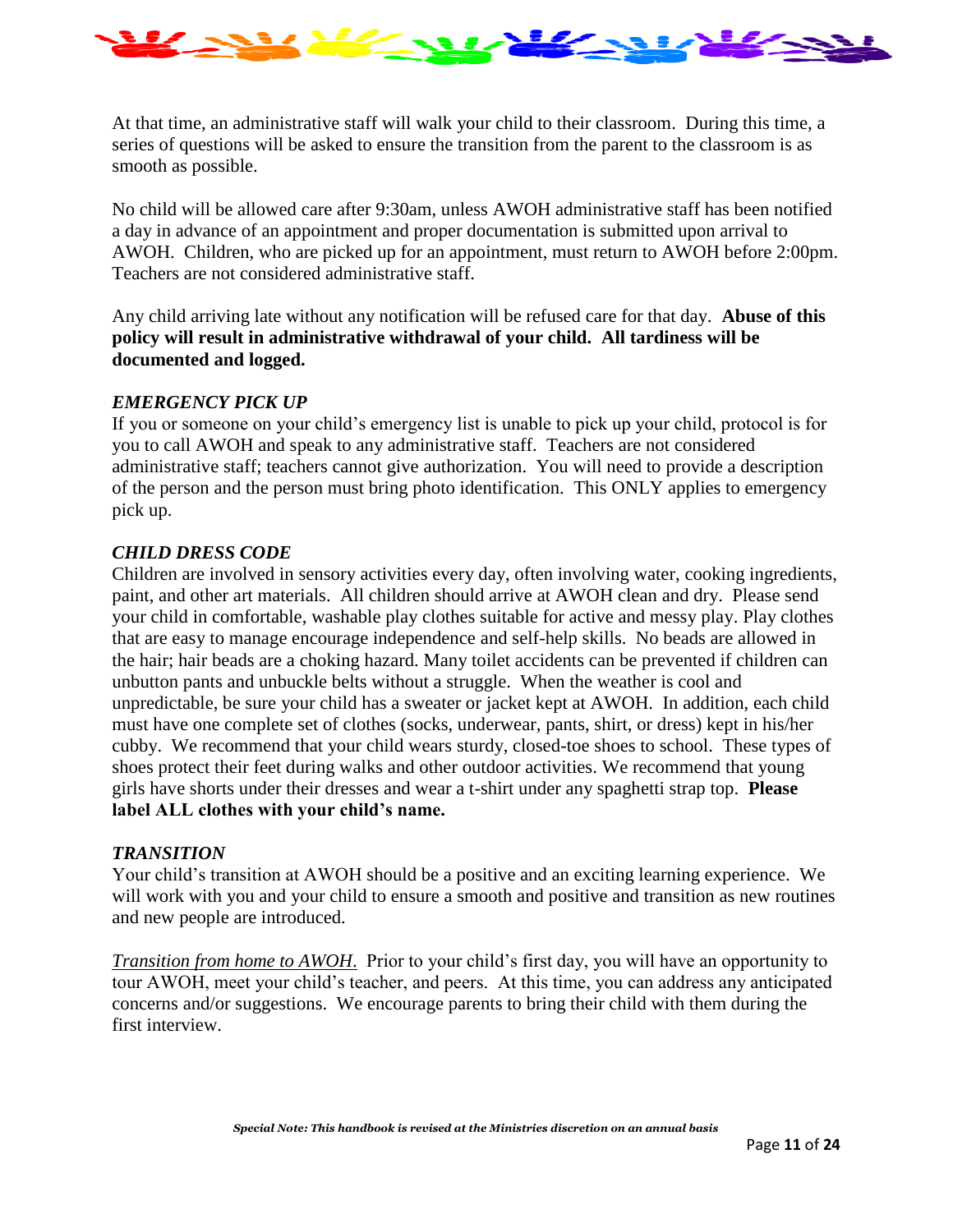

*Transition between learning programs.* Children are transitioned to the next program based on age developmental readiness, state licensing requirements, and space availability. During the transition, current, and future teachers will meet with you to propose a plan to introduce your child into the new program.

*Transition to elementary school***.** (For parents of Pre-K children) At the end of the year, we plan a parent's information night where we will provide you with information on local schools, what to expect, and ideas on how to talk to your child about going to elementary school. In the classroom, we prepare the children by planning activities on the lesson plans (such as reading books about going to kindergarten) so the children will become acquainted with the changes that they will encounter at school. Transcripts are only released to students that do not have a current balance with the center.

#### *CHILD TO STAFF RATIOS*

Children are always supervised. All caregivers receive scheduled breaks to reduce fatigue and to help ensure alertness.

| Age                                                 | <b>AWOH</b><br><b>Child to Staff</b> | <b>State of Georgia</b><br><b>Ratio</b> | <b>Maximum Group Size</b> |
|-----------------------------------------------------|--------------------------------------|-----------------------------------------|---------------------------|
| Birth to 12 months                                  | 4:1                                  | 6:1                                     | 12                        |
| $12-24$ months<br>$24-36$ months<br>Three years old | 6:1<br>8:1<br>10:1                   | 8:1<br>10:1<br>15:1                     | 11<br>20<br>28            |
| Four/Five years old                                 | 15:1                                 | 10:1                                    | 28                        |
| After School                                        | 15:1                                 | 1:19                                    | 31                        |

AWOH, at a minimum, will maintain the State of Georgia's standards of ratio.

#### *STAFF QUALIFICATIONS*

Our staff is hired in compliance with the state requirements and qualifications as a base minimum. Typical staff certifications are as follows:

| <b>Position</b>           | <b>Education/Certification</b> | <i>Experience</i>        |
|---------------------------|--------------------------------|--------------------------|
| Lead Teacher              | HS Diploma/GED,                | 2 years & working on CDA |
|                           | Associate Degree in Early      |                          |
|                           | Childhood Education,<br>-or    |                          |
|                           | <b>ECE/CDA Certificate</b>     |                          |
| <b>Teacher Assistance</b> | HS Diploma/GED                 |                          |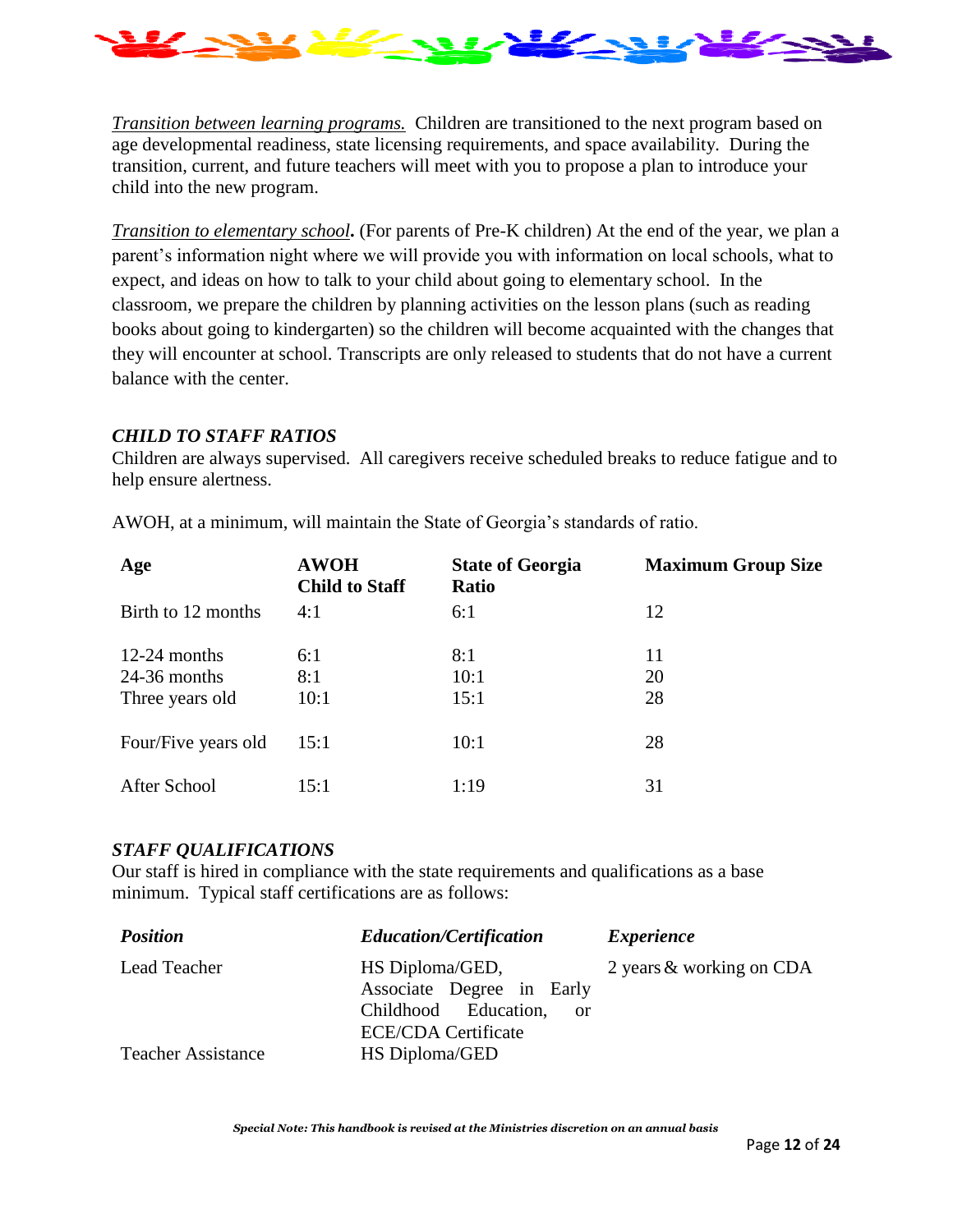

#### *VOLUNTEERS*

AWOH volunteers are not paid staff and not counted in the child: staff ratio. Volunteers are highly recommended and welcomed to come into our classrooms. However, volunteers are required to have a background check. Please see AWOH Director.

#### *CENTER ADMINISTRATIVE STAFF*

The administrative staff, is available to assist you with confidential issues concerning your child, your family, or issues that may arise in the classroom or AWOH. Making an appointment to discuss confidential issues is recommended to ensure enough time to discuss your concern.

#### *GRIEVANCE PROCEDURE*

If an issue cannot be resolved within the classroom, parents should contact AWOH Director. Every effort will be made at that level to resolve the issue. However, if the issue remains, parents will be directed to speak to AWOH Oversight Liaison Administrator. In the event a complaint is filled with Bright From the Start Department of Early Care & Learning, we will temporarily withdraw your child until the investigation is completed.

#### *GUIDANCE*

#### *General Procedure*

Thoughtful direction and planning are used to prevent problems and encourage appropriate behavior. Communicating consistent, clear rules, and involving children in problem solving helps children develop their ability to become self-disciplined. AWOH encourages children to be fair, to be respectful of others, of property, and to learn to understand the consequences of their actions.

#### *Act of Aggression and Fighting*

(1) Children are guided to treat each other and adults with self-control and kindness. When a child becomes physically aggressive, we intervene immediately to protect all of our children.

(2) Our usual approach to helping child challenging behaviors is to show them how to solve problems using appropriate interactions. When discipline is necessary, it is clear, consistent, and understandable to the child.

(3) Physical restraint is not used or permitted for discipline. There are rare instances when we need to ensure a child's safety or that of others. We may restrain a child by gently holding him/her only for as long as necessary for control of the situation. During such behavior, parents may be called to pick up their child for the day.

#### *Notification of Behavioral Issues to Families*

If a child's behavior circumstance is of concern, communications will begin with the parents as the first step to understanding the child's individual needs and challenges. AWOH will work together with the parents to evaluate these needs in the context of our program.

On rare occasions, a child's behavior may warrant the need to find a more suitable setting for care. Examples of such instances include:

 $\triangleright$  A child appears to be a danger to others.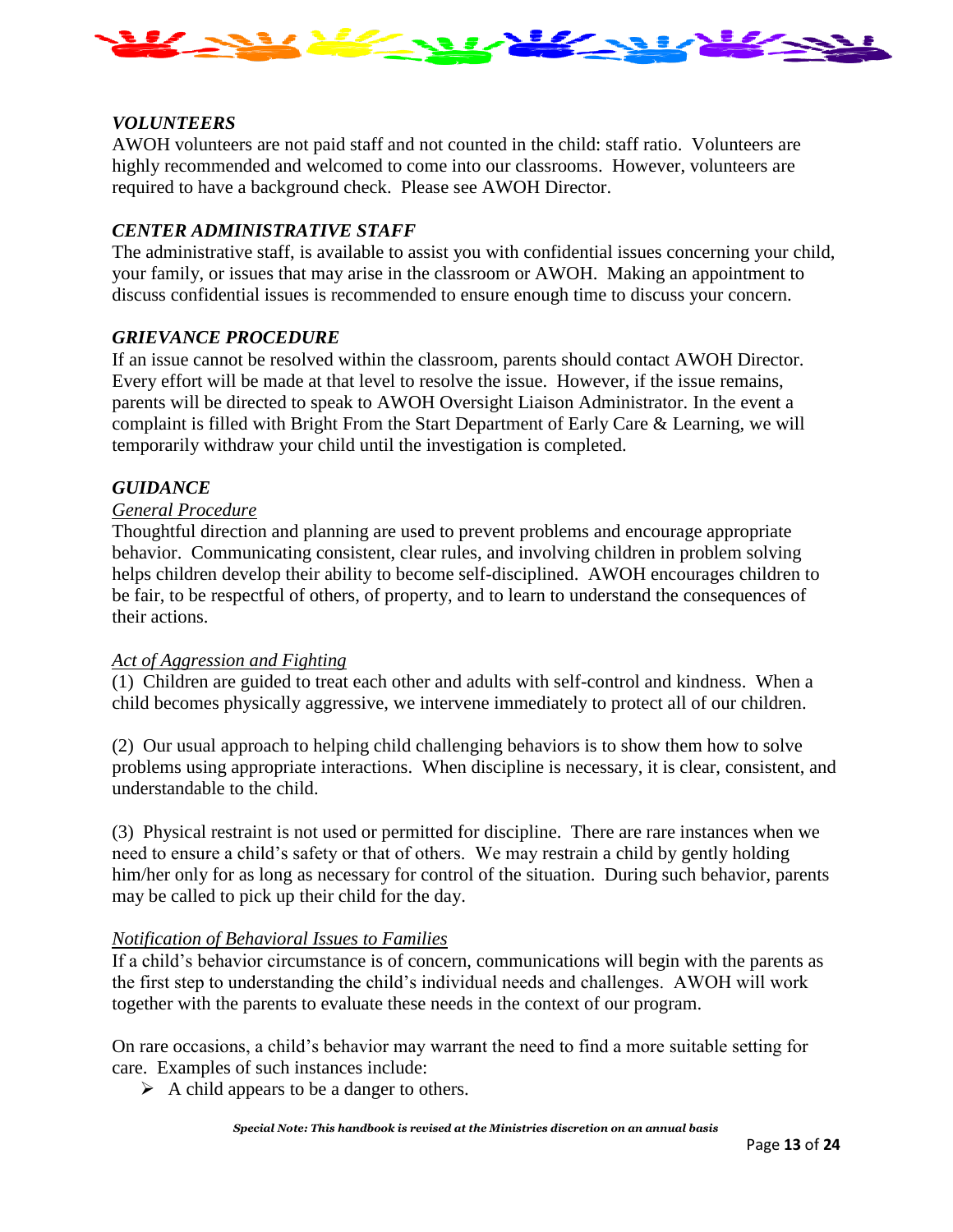

- $\triangleright$  Continued care could be harmful to or not in the best interest of the child as determined by a medical, psychological, or social service personnel.
- $\triangleright$  Undue burden on AWOH resources for the child's accommodation for success and participation.

#### **BITING**

Although biting is normal for children ages 0-18 months, we do consider biting a concerning stage. When a child bites another child, an incident report will be generated. If a child is bitten and needs medical attention, parents will be notified immediately. Any child that bites on a third occurrence will require Parent Conference before returning or remaining in care. It is during the parent conference, we will speak with parents about the child's needs and rule out any type of disability or special need. Any child that displays the behavior of biting and does not have a known disability will be withdrawn on the fourth incident.

#### *WHEN MORE IS NEEDED*

Occasionally, a child's behavior is excessively disruptive or harmful to individual children or the class. If the teacher and Director concur that they need additional support and expertise to best meet a child's needs, some or all the following steps will be required of the family:

- ➢ Scheduled Adjustment AWOH Director and teachers may determine that an adjusted schedule (for example, shortened hours or different arrival time) is in the best interest of the child.
- ➢ Families may be requested to come to AWOH to speak directly to their child about expectations for behavior at school, or may be asked to take their child home for the remainder of the day. Typically, these are interim measures until there is a resolution of the issues.
- $\triangleright$  Child Care Services is committed to seeking solutions for difficult situations with children and families.

#### *HEALTH*

#### *Illness and Medication*

(1) AWOH does not administer any type of oral medication; this includes prescribed and over the counter medicine. If your child(ren) are ill, please do not bring them to school. Please don't send any medications with your child or in his/her belongings. If your child contacts a communicable disease, please alert the staff; this allows us to inform parents of other children who may have been exposed.

(2) Prior to returning your child to school, ensure your physician has provided a written statement that your child is no longer contagious and can return to school. If it is in our best interest, we will request a **written doctor's note** approving your child's return to school. **We**  have the right to send any child home that seems to be ill. Please make sure your emergency contact personnel are local and able to pick up your child, if needed. Also make sure your emergency contact personnel are aware they are on your list. In the event we are unable to contact either parent, we will contact your child's emergency contacts. We call each number twice and give a 30-minute response time for each call. Please choose your emergency contact information carefully.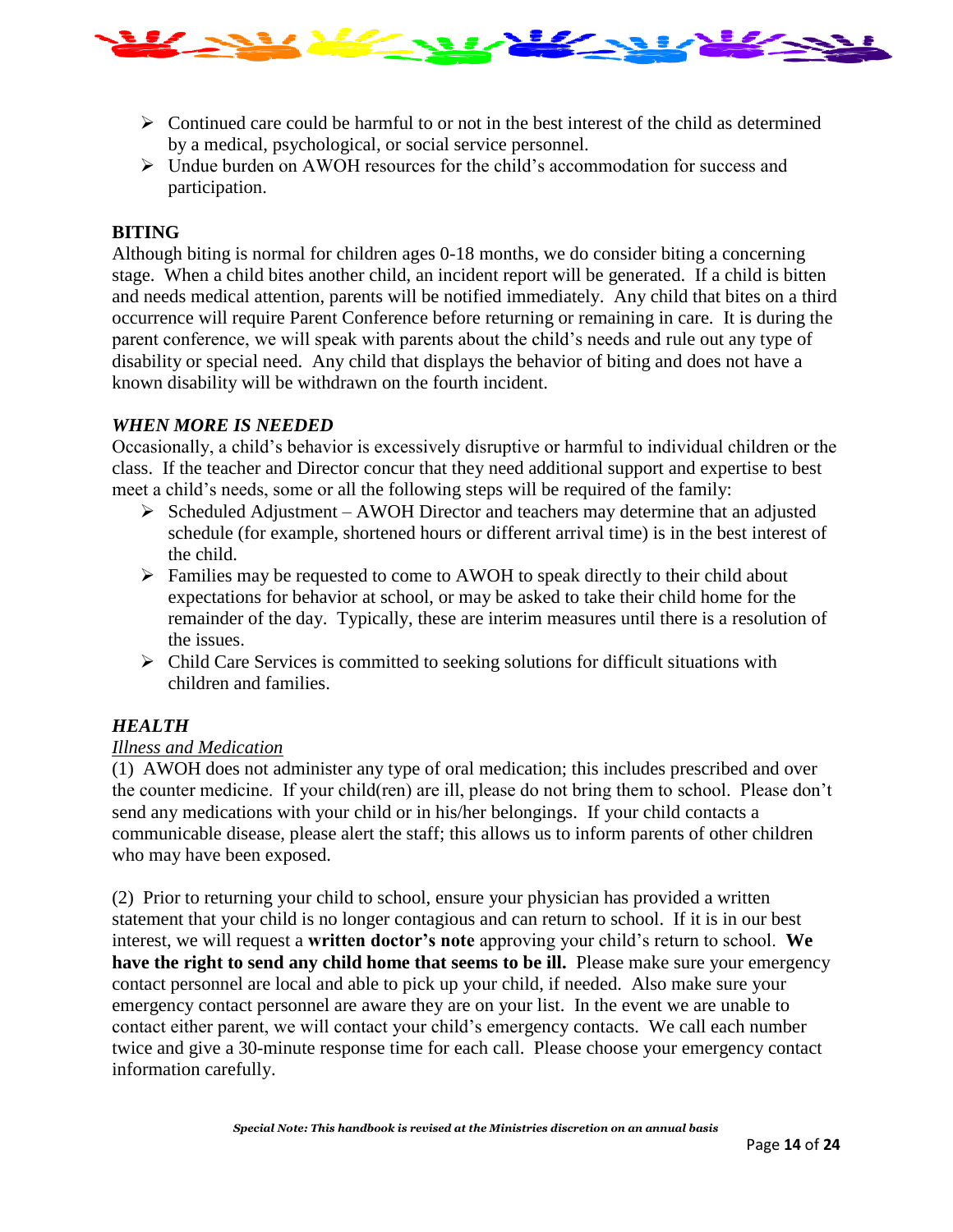

#### *Emergency Medication*

In the event your child has an allergy that may require emergency based medication, AWOH administration staff is authorized to administer emergency based medicine. Emergency medicine must remain at AWOH always when your child is present. Medication forms are to be completed and kept current. A medication form expires every two weeks and is required to be resubmitted bi-weekly by the child's parent/guardian.

#### *Developmental Assessments*

Developmental screening tools are used annually, with family permission, to provide early detection of health-related issues and developmental delays to support early intervention. Tools will be shared with the families and questionnaires will be handed out. The results are shared at conferences and referrals are provided as needed.

#### *Health Form 3300*

The center must be provided with a current Form 3300 (Certificate of Ear, Eye, Nutrition and Dental Examinations) completed by a physician for each child aged four and above at the time of enrollment or when they turn four years old. This form is due for 4-year-olds within 90 days of enrollment or the child's fourth birthday, if currently enrolled.

#### *CHILDREN HEALTH*

(1) *Exclusion of Sick Children.* A child shall not be allowed to remain at AWOH if the child has the equivalent of one hundred one (101) degrees Fahrenheit or higher oral temperature and another contagion symptom, such as but not limited to rash, diarrhea, or sore throat. When a child shows symptoms of illness during the day, the child shall be moved to a quiet area away from other children where the child shall be supervised and provided the necessary care until when the child leaves AWOH or is able to return to the child's group.

(2) *Parental Notification.* Parent Notification of a child's illness or injury is as follows:

| <b>Notification</b>                                                                   | When                                                                                                                 |
|---------------------------------------------------------------------------------------|----------------------------------------------------------------------------------------------------------------------|
| Immediately notify parents and obtain<br>specific instructions until the child can be | When Professional medical attention is<br>required or                                                                |
| picked up or returned to the group.                                                   | When the child experience symptoms of<br>moderate discomfort such as elevated<br>temperature, vomiting, or diarrhea. |
| Notify parents by the end of the day.                                                 | When professional medical attention is not<br>required or                                                            |
|                                                                                       | When the child experience symptoms of less<br>than moderate discomfort or                                            |
|                                                                                       | When the child experience an adverse                                                                                 |
|                                                                                       | reaction to prescribed medication which does<br>not constitute moderate discomfort.                                  |

(3) *Communicable Diseases.* The Department's current communicable disease chart is located at **[www.decal.ga.gov](http://www.decal.ga.gov/)** of recommendations for exclusion of sick children from the center and their readmission shall be followed. Parents of all children enrolled shall be notified in writing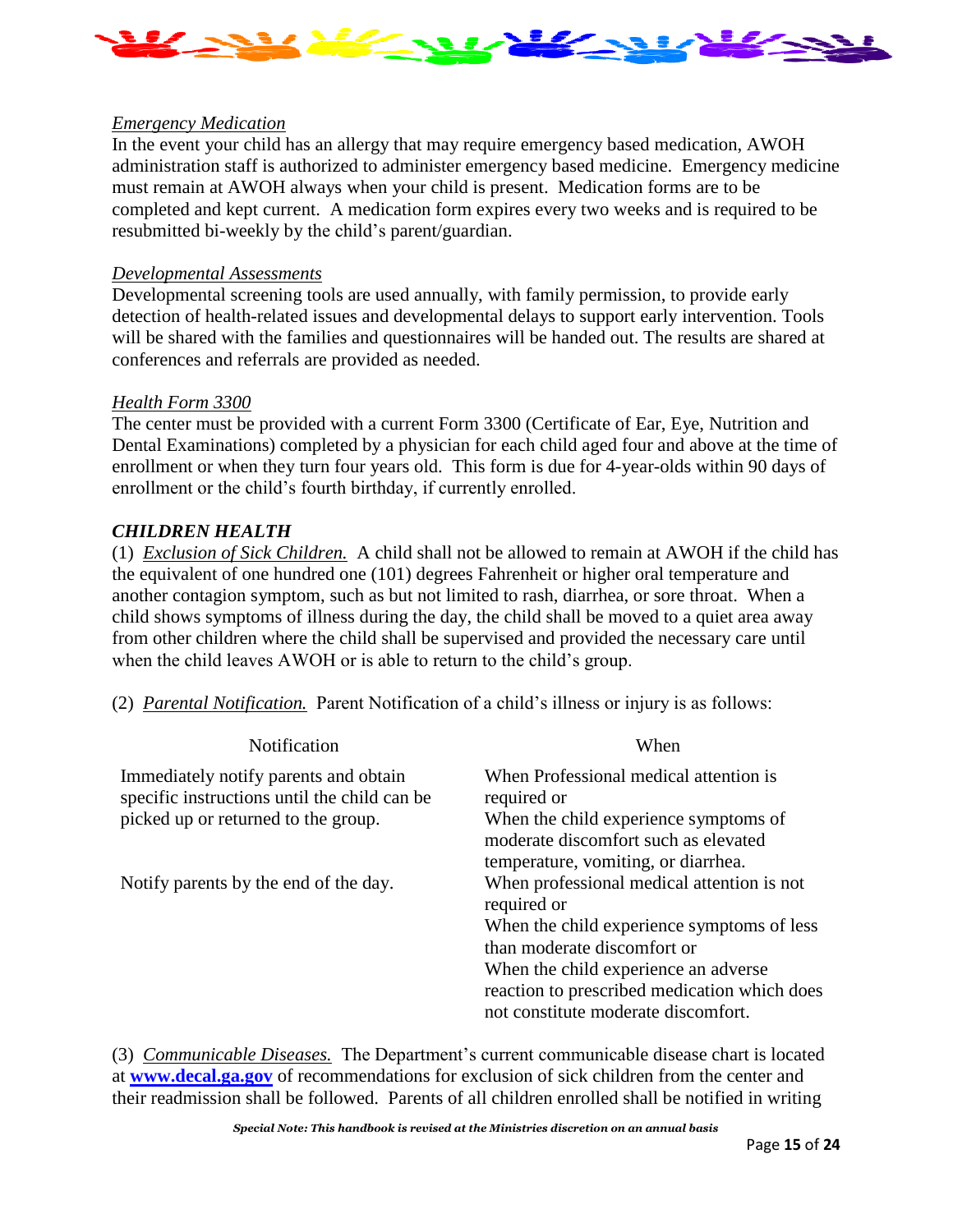

of the occurrence of any of the illnesses on the communicable disease chart, as provided by the Department within twenty-four (24) hours after the center becomes aware of the illness or the next working day.

(4) *Medical Emergencies.* AWOH shall have a written plan which outlines how emergency medical services will be obtained; including places(s) the child will be taken for emergency care. When a medical emergency arises involving a child, the center staff shall seek prompt emergency medical treatment and provide any certified or licensed emergency medical persons with immediate access to the child.

#### *ALL CHILDREN'S HEALTH PROTECTED*

To protect children who are well and to prevent sick children from developing secondary infections, AWOH adheres to the following:

(1) Children must be excluded from AWOH with these symptoms:

| <b>Symptoms</b>       | <b>Child May Not Return to School Until</b>                           |
|-----------------------|-----------------------------------------------------------------------|
| Fever of 101 or above | The temperature has returned to normal for at least 24 hours.         |
|                       | Thick yellow or green mucus discharge is no longer raining from       |
| Cold/flu Symptoms     | nose for at least 24 hours                                            |
|                       | Loose stools and vomiting have subsided for at least 24 hours and     |
| Diarrhea/Vomiting     | your child has returned to normal eating with no upset stomach.       |
|                       | A doctor has written a release for your child to return to school,    |
| Earache/Sore Throat   | or has been on antibiotics for 24 hours, or symptoms subside.         |
| Red/Discharging Eyes  | Eyes are clear or your child has been on antibiotics for 24 hours.    |
|                       | Spreading, itching and/or discomfort have disappeared or have         |
| Rash                  | been diagnosed by a doctor as non-communicable.                       |
|                       | The child has been treated with lice shampoo and <i>all nits have</i> |
| Head Lice             | been removed from hair.                                               |

(2) In addition, children may be excluded from AWOH if they do not feel well enough to participate in the program (including outside play).

- ➢ Please notify AWOH immediately if your child has a contagious disease. Strep throat, pinworms, impetigo, conjunctivitis, measles, mumps, chicken pox, head lice, and others categorized as highly contagious.
- ➢ AWOH will notify all parents if children have been exposed to a contagious disease while at our center. Emails will be sent and flyers will be posted inside AWOH.
- $\triangleright$  In most situations, a written note from the doctor will be required for a child with a contagious disease to return to AWOH.

(3) Strategies for Keeping Your Child Healthy.

 $\triangleright$  Pay close attention to your child's health. Take the initiative in getting your child to the doctor as soon as you suspect that your child may have an infection. You can avoid losing time at work or school by identifying illness early.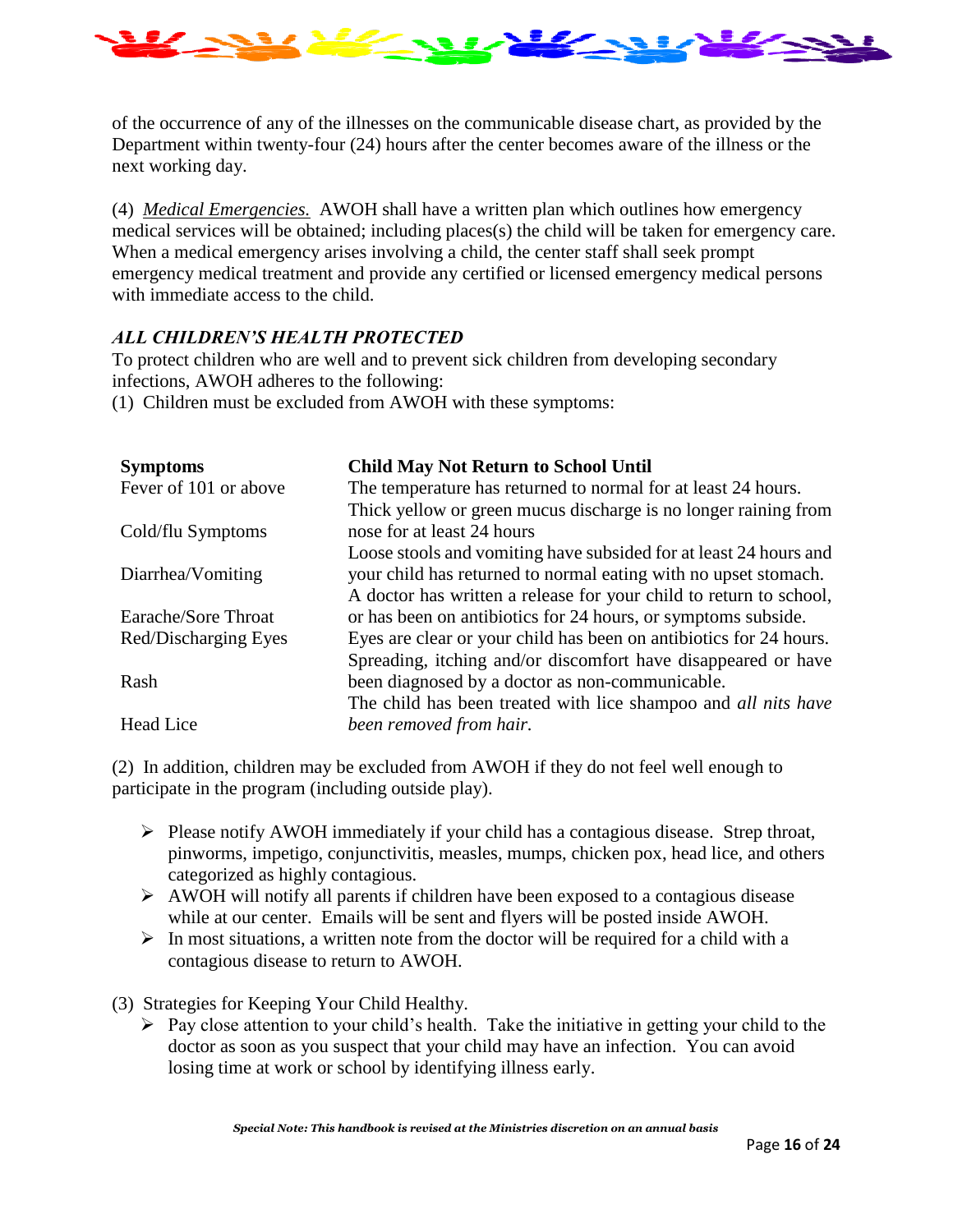

- $\triangleright$  Let your child's doctor know that your child is in group care. Communicating this information to your doctor will enable him/her to work with you to help keep your child as well as possible.
- ➢ Pay attention to your child's sleep and diet. Fatigue increases susceptibility to illness. It is very important to your child's health as well as cognitive and physical development that your child is eating a balanced-nutritious diet, and getting the proper amount of sleep.
- ➢ Dress your child appropriately for the weather. Over-dressing and under-dressing contribute to poor temperature regulation which may lead to illness. Please keep a sweater/jacket in your child's cubby. We can always undress a child if the weather turns warm. AWOH cannot always find extra sweaters if the weather turns cool.
- $\triangleright$  Be prepared for your child's illnesses. Develop a back-up network of people who can care for your child in an emergency. Children, whether they are in or out of group, care have an average of six colds per year, usually occurring during the fall, winter, and spring months. You may lose work/school time during your child's first year of group care.
- ➢ The American Academy of Pediatrics states that young children should not be put to bed with a bottle. This can cause ear infections and tooth decay. Your children's Eustachian tubes can become congested and infected from drinking bottles while laying on a flat surface. Milk or juice in bottles can also cause a condition called bottle mouth in which children damage or lose their baby teeth. This can seriously affect their permanent teeth, and it painful, and expensive to correct.
- ➢ For the health and safety of children, personal pets and animals are not allowed in AWOH without prior authorization ONLY by the Director.

#### *INCIDENTS & ACCIDENTS*

Whenever a child has an accident or is involved in an incident, a report will be generated for center records and to notify parents. When a child is injured and needs medical attention, parents will receive a phone call within twenty (20) minutes of the incident. If the child is hurt and does not need medical attention, the parent will be notified at the time of pick up. Parents will be asked to sign all reports and will be given a copy of the report.

#### *INJURIES*

If your child is seriously injured at AWOH, our procedure is to notify you immediately. We will call parents first as listed on the emergency form. If we are unable to reach you, we will call the emergency persons listed on the emergency form. **It is important you always update your child's file with all most recent contact numbers.** If your child is in medical crisis, we will call 911 first and then call you at the number listed on your child's medical records. If your child has a minor injury, we will send home and incident report with your child. The report will state the time, date, injury, treatment given, and by whom.

#### *CAMERA VIEWING*

According to the State of Georgia confidentiality policy of Bright From the Start: *Rule 591-1-1-.08. Children's Records (4) Confidentiality***.** Information pertaining to the children enrolled at a Center is considered confidential and may not be released by Center Staff without first obtaining written permission signed by the Parent(s). However, relevant information relating to the children's family situations, medical status and behavioral characteristics on the children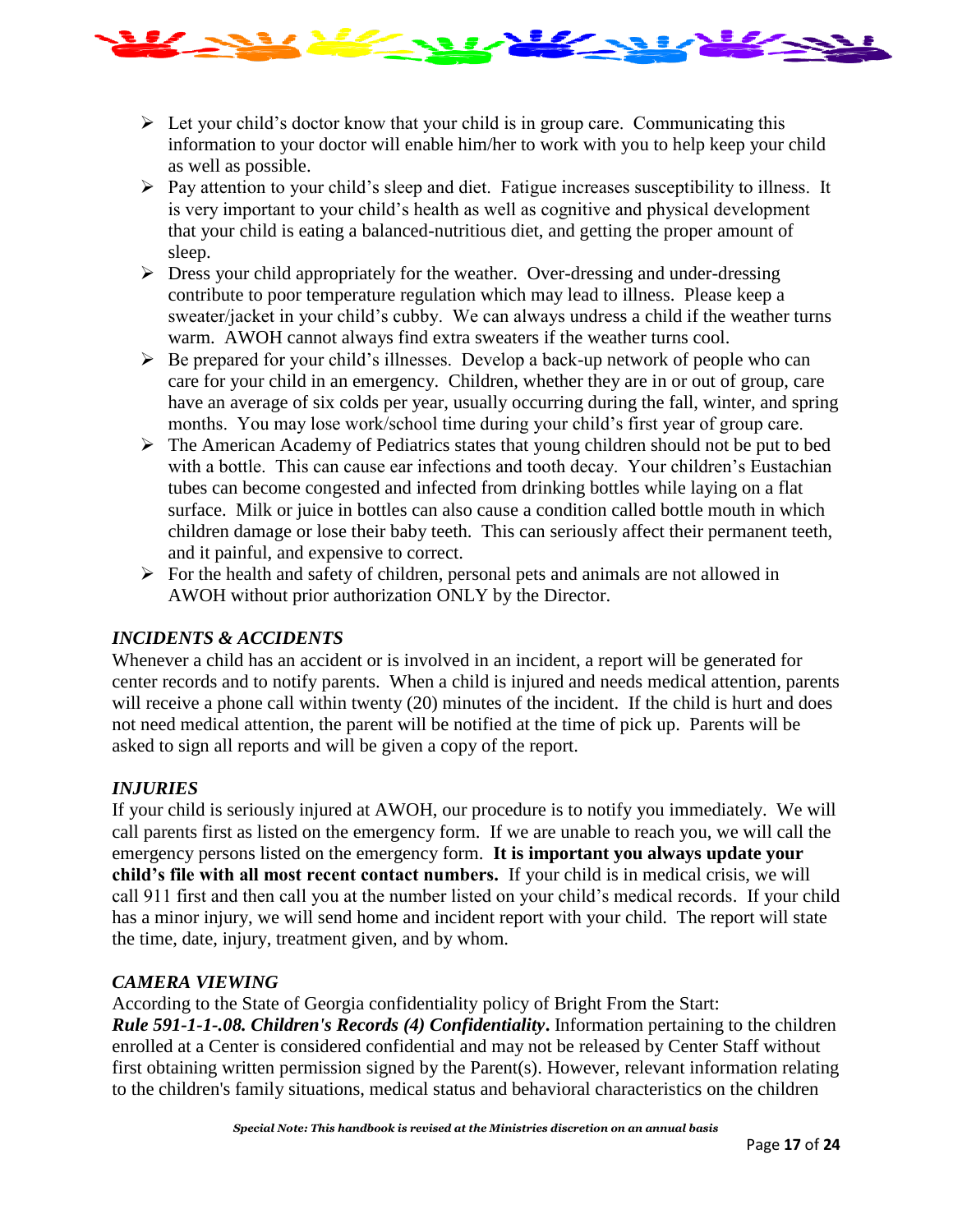

enrolled at the Center at any time shall be shared among Center Staff, with members of the Department or with other persons authorized by these rules or the law to receive such information, or with other persons in an emergency involving the child. Parents can review camera footage if no other child is involved in an incident with their child.

#### *MANDATORY STATE ACCESS*

The Department of Social Services of the State of Georgia has the following rights:

- $\triangleright$  To interview children or staff.
- $\triangleright$  To inspect and audit child or facility records without facility consent.
- $\triangleright$  To observe the physical condition of the child including conditions that could indicate abuse, neglect, or inappropriate placement.

#### *PLAYGROUND SAFETY*

AWOH has developed a policy for playground safety to ensure full compliance with Bright From the Start. This policy has been developed not only to provide a safe outdoor environment, but also to ensure the safety of all children on the playground.

#### *Playground Supervision Statement*

(1) Before leaving the classroom, all children will be counted by the primary caregiver. Once the caregiver has physically counted all children, they will record the accurate number of children on the Playground Log Sheet. The caregiver will then take the roll sheet, safety backpack, and children outside.

(2) Inside the safety backpack is: accident/incident forms, a two-way radio, a clock, and first aid kit. In the event of an emergency, accident, or incident, the caregiver will follow the proper Accident/Incident procedures.

(3) While outside, all children will be monitored to ensure they are playing in an appropriate and safe manner. Playground supervision is not to be compromised for any reason and appropriate ratios will be maintained always. All caregivers are not allowed to use their cellphones while supervising children. Caregivers are strategic placed on the playground; this allows full vision of all children. No child can be behind a staff member. All staff will stand where all children are in sight.

#### *Outdoor Schedules*

Daily outdoor schedules are listed on the main classroom schedules that are posted on the class Parent Board. The classroom schedules will give parents an accurate time for when their child's class is scheduled to be on the playground.

#### *Maintenance and Repairs*

AWOH Director will be responsible to ensure that all repairs are carried out as quickly as possible. All repairs and renovations will be recorded and stored in AWOH playground log book. The Director must contact and seek approval from the Oversight Committee prior to work commencing.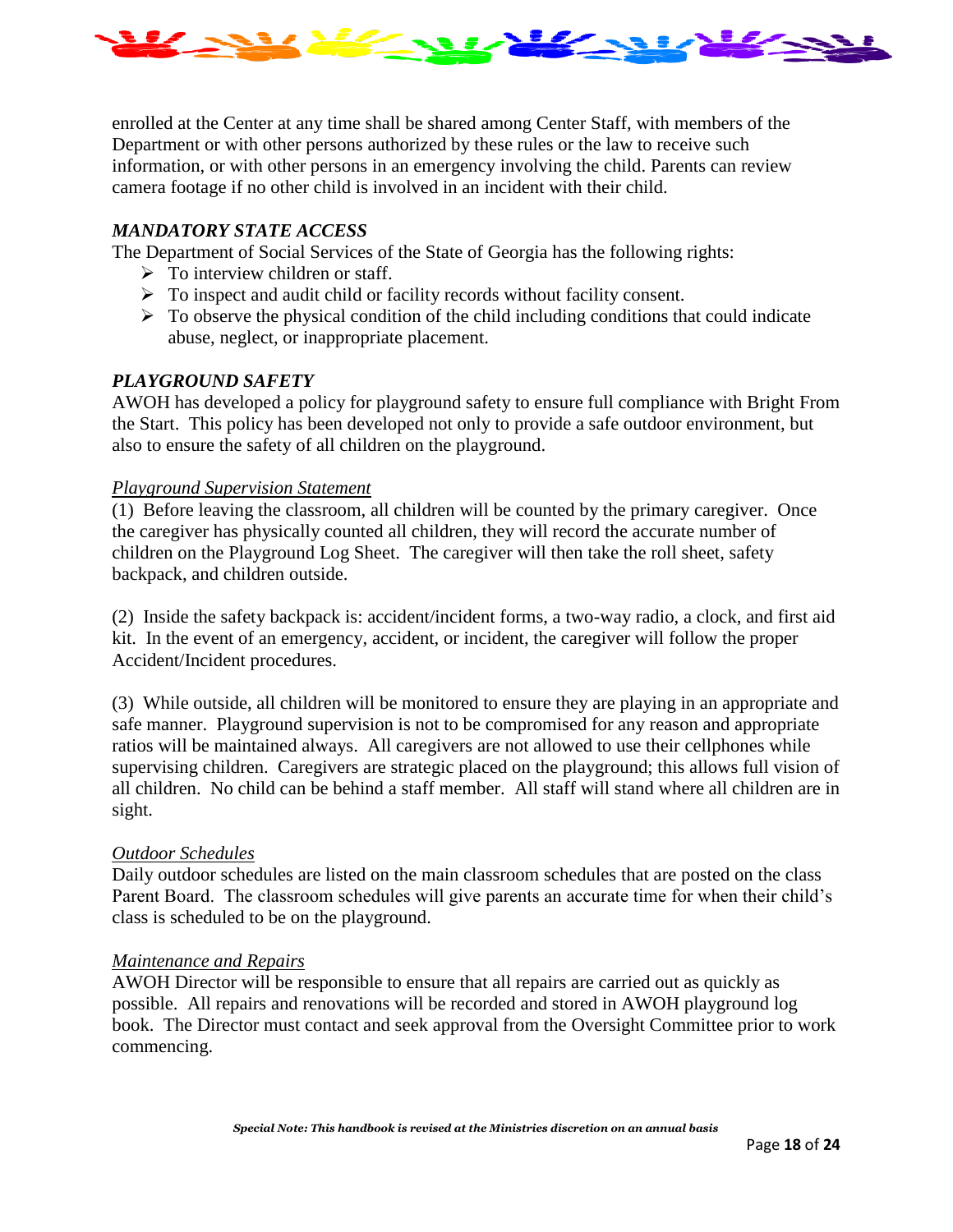

#### *Staff Training and Policy*

All new staff are trained on AWOH Playground Safety Policy prior to commencing employment with AWOH. Once an employee has completed this training, they sign a record indicating they have received training on this policy. This record is kept in the employee's individual files. All staff members will receive annual training on the Playground Safety Policy.

#### *COMMUNICATIONS & FAMILY RELATIONS*

#### *Boundaries*

We strive to have a close, yet **professional** relationship with the families we serve. Please respect the personal boundaries of AWOH Director and entire staff by not asking to "friend" or follow them on social media sites or by not asking for their personal cell phone or home numbers. AWOH employees are bound by legal confidentiality limitations.

#### *Communications*

Daily notes from AWOH staff will keep you informed about your child's activities and experiences. Please check your child's cubby daily. Information may be placed there pertaining to your child or AWOH news.

#### *Bulletin Boards*

Bulletin Boards are located throughout AWOH. They provide AWOH news, upcoming events, faculty changes, holiday closing dates, announcements, etc.

#### *Newsletters*

Quarterly newsletters provide AWOH current and future news, events, announcements, etc. The newsletters are sent via email.

#### *Email*

AWOH email address is [AWOHCCC@GMAIL.COM.](mailto:AWOHCCC@GMAIL.COM) We require you provide a current and active email address you use regularly. AWOH uses this as one of our primary means of communicating with parents to provide updates, announcements, event invitations, and newsletters. Incorrect email address can cause you to miss critical information that may pertain to your child.

#### *Website*

AWOH website address is AWOHCCC.org On our website you will gain access to current center related information, tuition Express, and My Procare.

#### *Facebook*

AWOH Facebook site is A World of Hope CCC@AWOHCCC

#### *Parent Resource Area*

A parent resource area is available to parents in the main lobby. Please pick up information that may assist you and /or your child.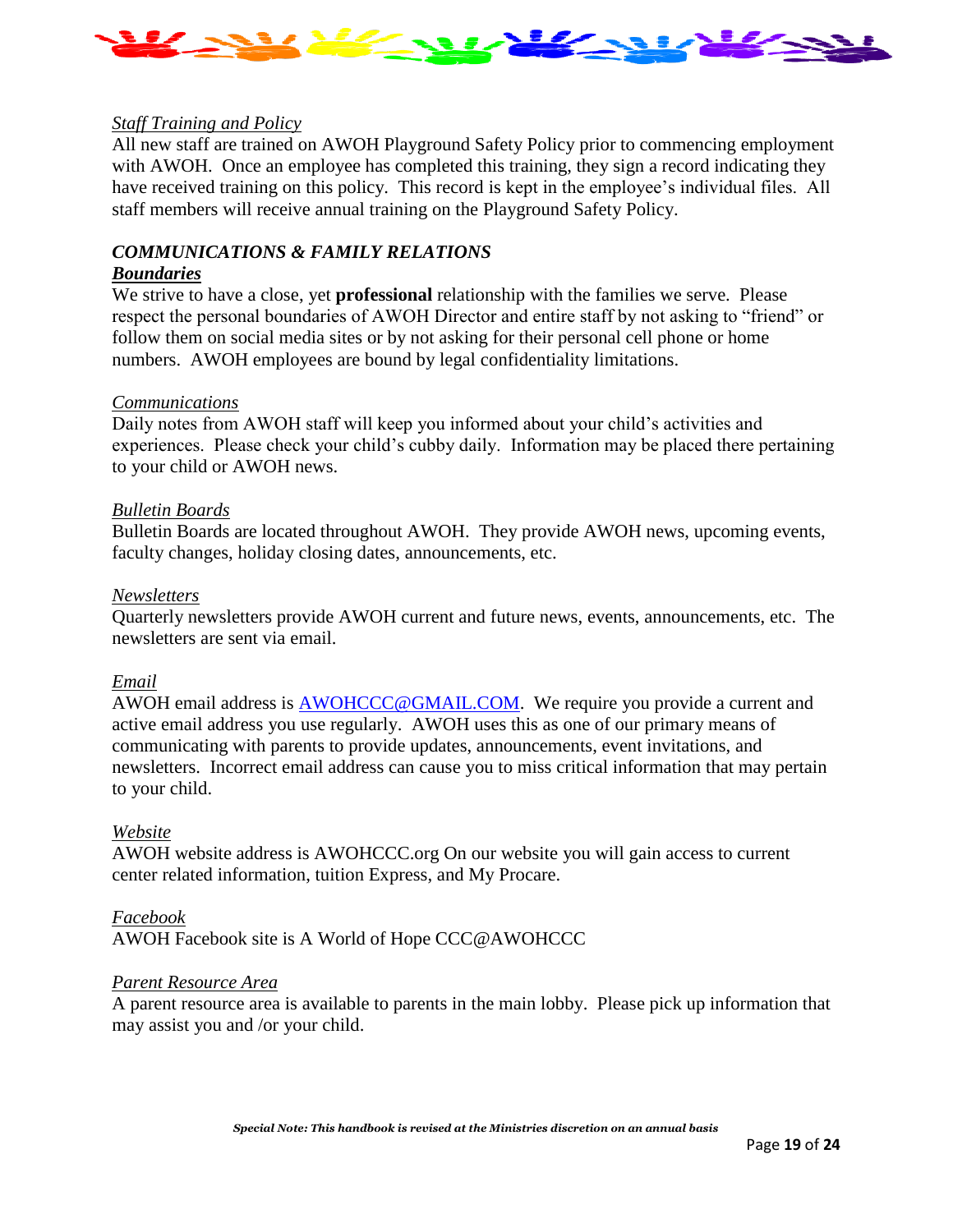

#### *Family Visits*

Family involvement is encouraged, the program Lead Teacher will coordinate with parents on days where parent help is needed. It could be helping with special days, volunteering, or eat a meal with your child. **All parents that visit or volunteer more than three times in a quarter, must provide a LiveScan fingerprint background**.

#### *Family Engagement Activities*

You are invited to participate in many parent-staff activities throughout the year.

- ➢ Parent teacher conferences and parent meetings (2 per year)
- $\triangleright$  Family fun days (2 per year).
- ➢ Parent helping trees are in every classroom, which allows parents the opportunity to donate items the children in their class can learn and play with. This is a huge help to the center and a large way extra help can be given.
- ➢ Daily notes from center staff will keep you informed about your child's activities and experiences at the center. Notes will be placed into your child's cubby at the end of the day.
- $\triangleright$  Located throughout the center, bulletin boards provide center news, upcoming events, staff changes, holiday closing dates, announcements, etc.
- ➢ Quarterly newsletters provide center news, events, announcements, etc. These newsletters are available at the front desk for your taking.
- $\triangleright$  We encourage you to provide an email address that you use regularly so that we may send you announcements, event invitations, newsletters and general updates.
- $\triangleright$  We provide parents with information concerning events and activities taking place in our community. We believe that parent involvement in the community and in the program, are beneficial to our families.

#### *Instructional Assessments*

Twice per year, each child, ages 0-5, will have instructional assessments conducted in the areas of language, social/emotional, cognitive, approaches to learning, and physical development. These assessment tools show the progression of the children's skills in these developmental areas. These on-going assessments are used so the teachers can write intentional weekly lesson plans and use particular instructional techniques to meet the needs of the individual children.

In addition, teachers keep individual portfolios for the children, where they keep written daily anecdotal notes, the children's work samples, photos of the children's work, and photos of the children during play throughout the year as a record of individual progress and a measurement of child outcomes. All of these assessment tools inform planning and instruction.

#### *Parent and Teacher Conferences*

Parent and Teacher conferences will occur at least twice a year. During these conferences, discussions will be on your child's strengths, likes, and dislikes, and style of learning. Teachers will review the child's developmental screening checklist, portfolio, and instructional assessment to discuss the identified strengths and areas of challenge. Together, we will work to set goals for your child's growth and development. You may request additional conferences regarding your child's progress at any time. AWOH encourages you to communicate about any concerns to your child's teacher and/or administrative staff.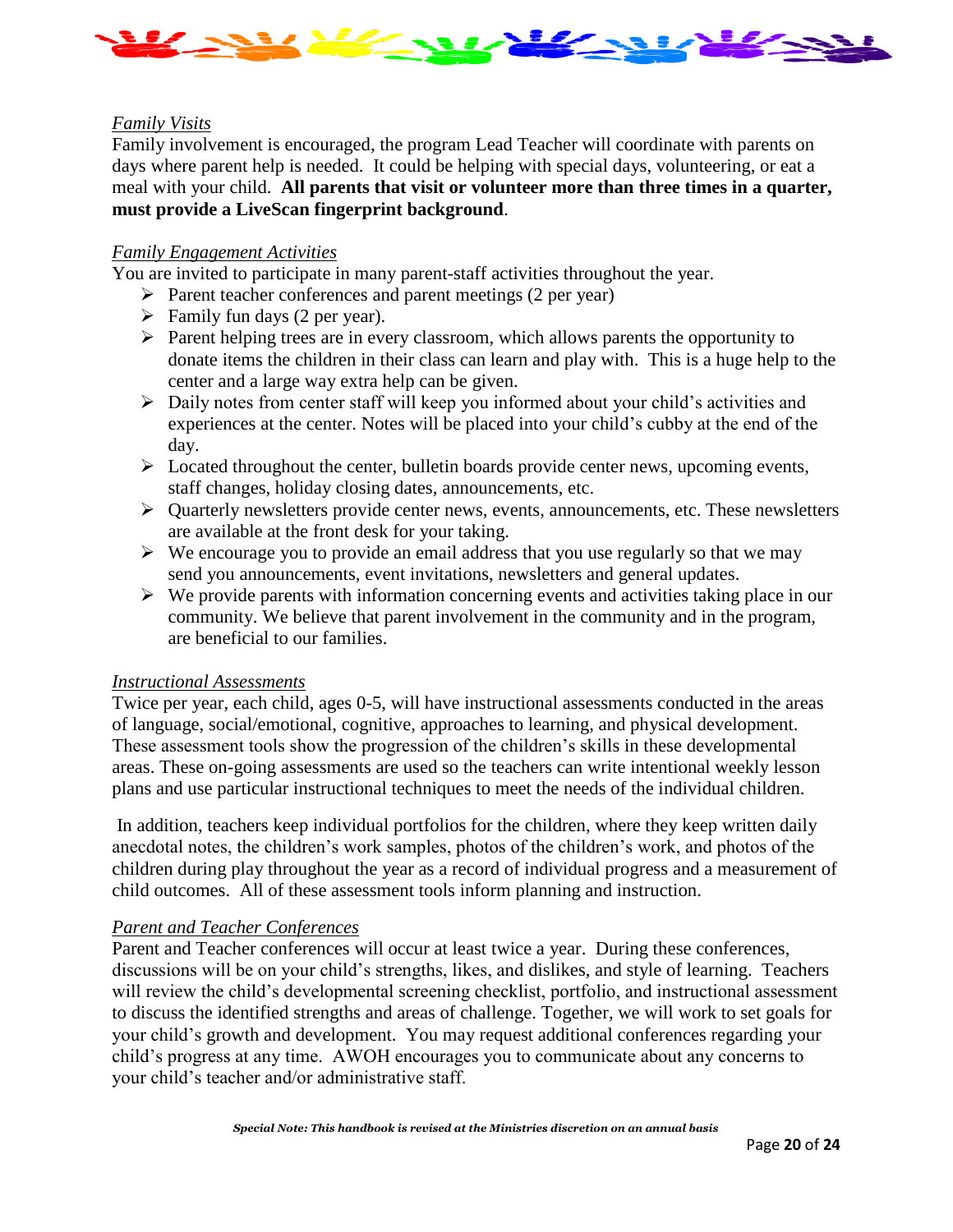

#### *Publicity*

Unless the family indicates that they want their child to participate, we will not use pictures and names of children for publicity.

#### *NURTITION*

#### *Breakfast*

AWOH will serve breakfast from 7:00am-7:45am. Your child will receive a well-balanced meal, approved by USDA. If you would like you're your child to eat breakfast, we ask that your child is present no later than 7:45am. If you would like to provide your child with a supplemental meal, it must be communicated with the teacher and nutritionist. All supplemental meals are to be served during the allotted meal time. No child is allowed to come to class after 8:00am eating or with food. After 8:00am, parents will be asked to sit with their child in the lobby or breakroom until their child is finished with breakfast.

#### *AM - Snack*

A small snack will be provided to all children present by 9:30am. This small snack is purposed to make sure children are not hungry between the serving of breakfast and lunch meals.

#### *Lunch*

If your child stays for lunch (11:00-12:00), please help us encourage good nutrition by not sending candy or junk foods. **Lunch is at 11:00am for toddlers, 11:15am for preschool, and 11:45am for Pre-Kindergarten and Kindergarten.** AWOH is a peanut free school. Menus will be emailed each Friday. If you do not receive an email, please contact our administrative staff. If there is anything on the menu your child can not consume, we ask that you provide a supplemental meal for that day.

#### *PM - Snack*

Snack is served between 2:00pm-3:00pm, depending on your child's class schedule. If you choose to bring a snack, please make sure it is a healthy snack. All snacks provided by parents must be store purchased and peanut free.

*Nutrition Notification*: Parents are encouraged to speak with their child's Lead Teacher regarding supplemental meals. If there is no current meal plan, no outside food will be allowed. All food allergies must be on valid documentation. If your child has any food allergies you must submit the allergy action plan that is completed by your child's primary physician.

#### *FOOD ALLERGIES*

It is the responsibility of the parent to notify AWOH of a child's known allergy. Parents are required to fill out the allergy form in the enrollment packet. If your child has a food allergy to the center menu, you can provide a supplementary meal.

#### *CELEBRATIONS*

AWOH holiday policy encourages an enhanced understating of and respect for different cultures and beliefs of children, families, staff, and community. We acknowledge cultural holidays. A child's birthday is a day of celebration and we will be happy to help with this special event. Parents are invited to have special activities planned. However, we will not be able to serve food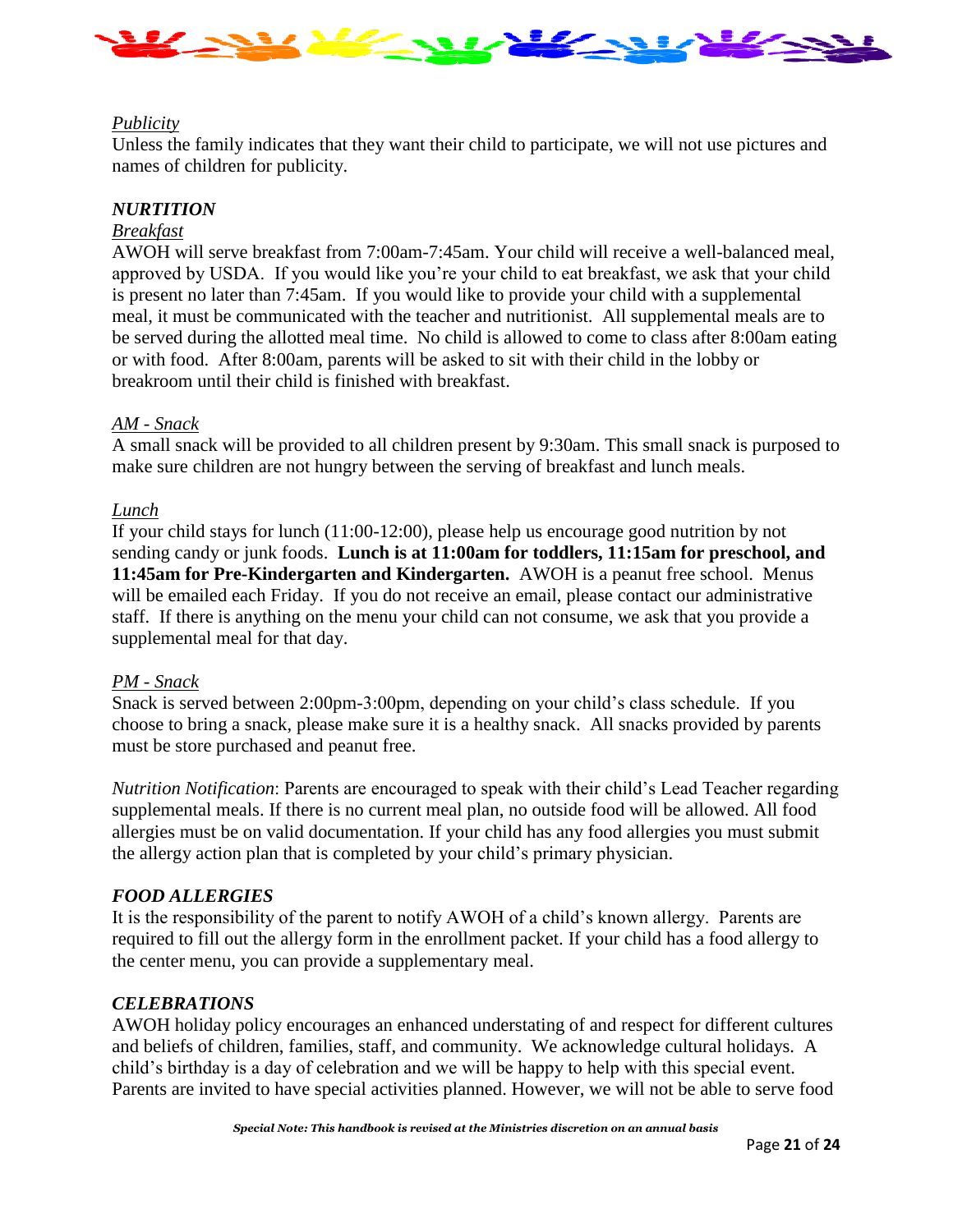

provided by the parent to children other than their child. On the first Friday of every month, each classroom will celebrate all children who have a birthday for that month. **Arrangements should be made with your child's teacher ahead of time for appropriate timing.**

#### *REST TIME*

(1) Infants sleep according to their own schedule and are put to sleep on their backs. No blanket is placed in infant's crib; only a fitted sheet is permitted. Caregivers are trained on infant sleep safety requirements and on Sudden Infant Death Syndrome (SIDS). "Back to Sleep" pattern is used for all infants who cannot turn themselves. Due to SIDS, parents are encouraged to do the same at home.

(2) After lunch, all other children are encouraged to participate in a quiet or rest time. Children are not required to sleep and may be given quiet activities. AWOH provides napping materials in accordance with state policy. This includes mates/cots and fitted sheets.

(3) Children may bring a small blanket from home. The blanket is required to be taken home with your child each Friday for cleaning and can be brought back to AWOH on Monday.

#### *TOILET TRAINING & DIAPER CHANGING*

The most important factor in making the toilet learning experience successful and as low-stress as possible is a family/teacher partnership that supports your child. Most positive toilet training occurs only after children show signs of physical control or awareness of their bodily functions and when they demonstrate an interest or curiosity in the process. AWOH is committed to working with you to help make sure toilet learning is consistent with your child's physical and emotional abilities and your family's concern. AWOH will work with parents to help your child complete toilet training prior to the age of three.

Infants to 24 months, diapers are checked and changed, if needed, every two hours. Parents are to provide AWOH with diapers and wipes as needed (at least 5-6 per day). A documented time and result of the change is completed on a daily log sheet that is kept at AWOH and sent home. Only trained caregivers can change your child's diapers. Diaper changing procedures are placed above the changing table along with proper hand washing procedures.

#### *OUTING & FIELD TRIPS*

Al fieldtrips will announce at least 60 days in advance. For your child to attend, you must submit a vehicle emergency form, sign transportation form, and signed permission slip. The end of the year fieldtrip all parents must attend for your child to attend.

#### *TELEVISION TIME*

Our normal daily routine does not include watching television. Pre-recorded programs may be used as a teaching aid. Television consumption will not be longer than twenty minutes and the program will be screened prior to viewing. The program MUST be approved by the Director.

#### *ELECTRONIC MEDIA*

Electronic media are limited to thirty minutes per week per child.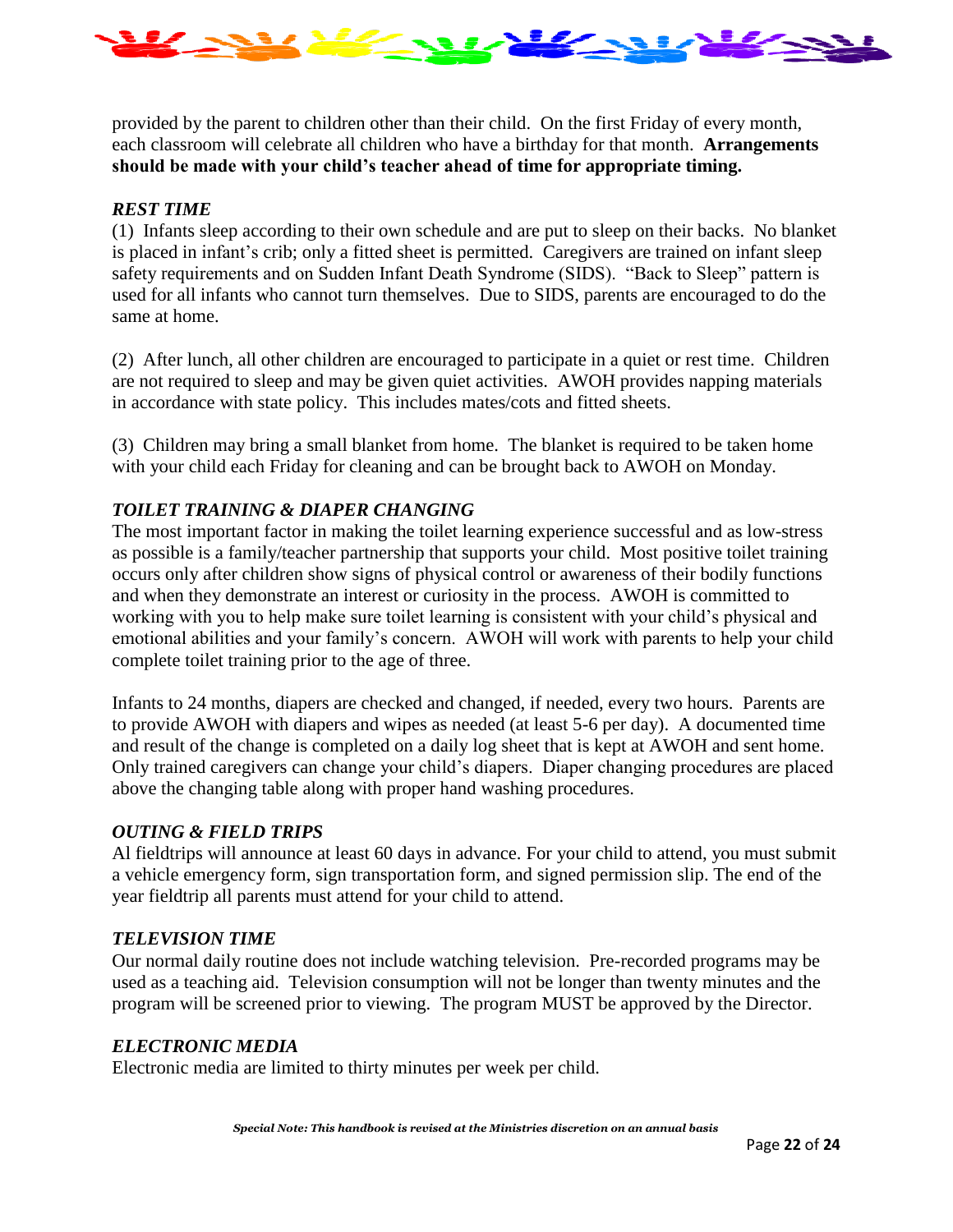

#### *CELL PHONE*

When inside AWOH, we are requesting that you DO NOT use your cell phone. Doing so interferes with AWOH operations and the safety of your child and others.

#### *INCLEMENT WEATHER*

In the event we experience inclement weather, our center will notify all parents as soon as the decision to close is confirmed. We will post information using local news broadcast stations, web site, Facebook, email, text, and phone calls. Please be mindful that we may be incapable of using all communication systems based on the severity of the weather.

#### *WITHDRAWAL*

Two weeks written notice is required of the parent to withdraw a child from AWOH. Tuition will be required during the notice period. Re-enrollment or schedule changes will depend upon space available when the request is made. We also reserve the right to withdraw you child due to no-paid tuition.

A written notice is required, and given to the Director, to remove your child temporarily from AWOH for vacation. If a written notice is not received by AWOH Director, tuition will be at regular price for the week your child is absent. If the child is taken out for two weeks or longer and tuition has not been paid during the child's absence, the child's spot becomes available to the next child on the waiting list. A registration fee will be applied if you choose to re-enroll you child.

Withdrawal discounts will be provided, please see the administration office for details, this option is based on the participation of the withdrawing family. If tuition is not paid in a timely manner, it will jeopardize the child's enrollment status and withdrawal may be required.

*Once an official withdrawal notice is submitted, your families' access badges will be checked. In the event an access fob is not checked in, a replacement fee of \$25.00 per badge will be applied to your student account.* 

#### *TERMINATION POLICY*

Should a child become dangerous or violent, jeopardizing the safety of themselves or others, immediate removal may be necessary. AWOH Director will have a conference with the parent and it will be the Director's decision as to whether the child can safely return. AWOH reserves the right to dismiss any student we feel cannot adequately participate. AWOH also reserve the right to withdraw a child because of non-paid tuition, see tuition section.

#### *If you have any questions regarding enrollment, please see administration.*

*Thank you for choosing A World of Hope Christian Childcare as your childcare provider.*